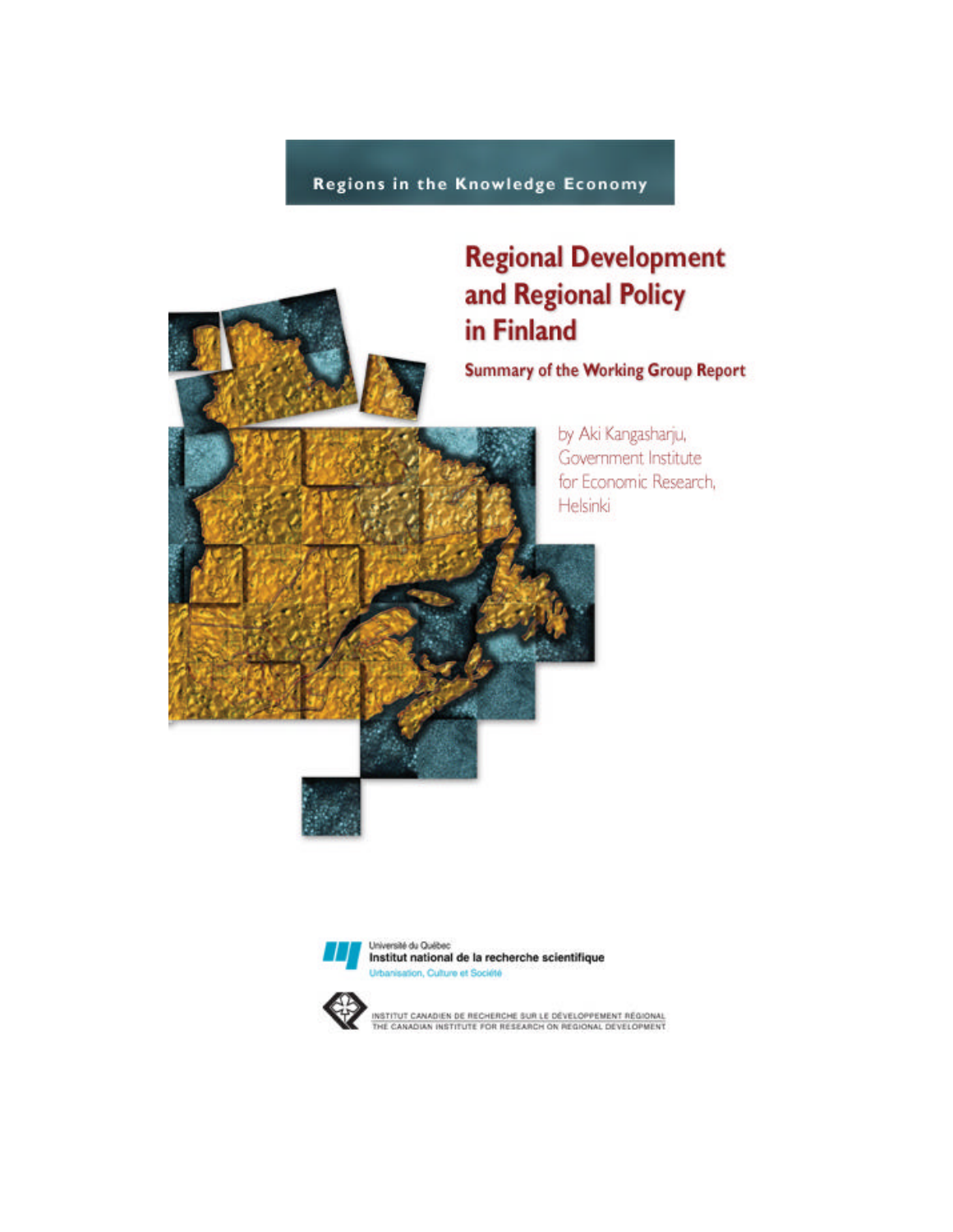# **REGIONAL DEVELOPMENT AND REGIONAL POLICY IN FINLAND Summary of the Workiing Group Report 11**

## **Aki Kangasharju**

Government Institute for Economic Research Hämeentie 3, 00531 Helsinki, Finland

l

<sup>1</sup> Paper is based on Prime Minister's Office / Economic Council (2001). Regional Development and Regional Policy in Finland: Summary of the Working Group Report. Prime Minister's Office: Publications 2001/2. Full report can be downloaded at www.vnk.fi (113 pages).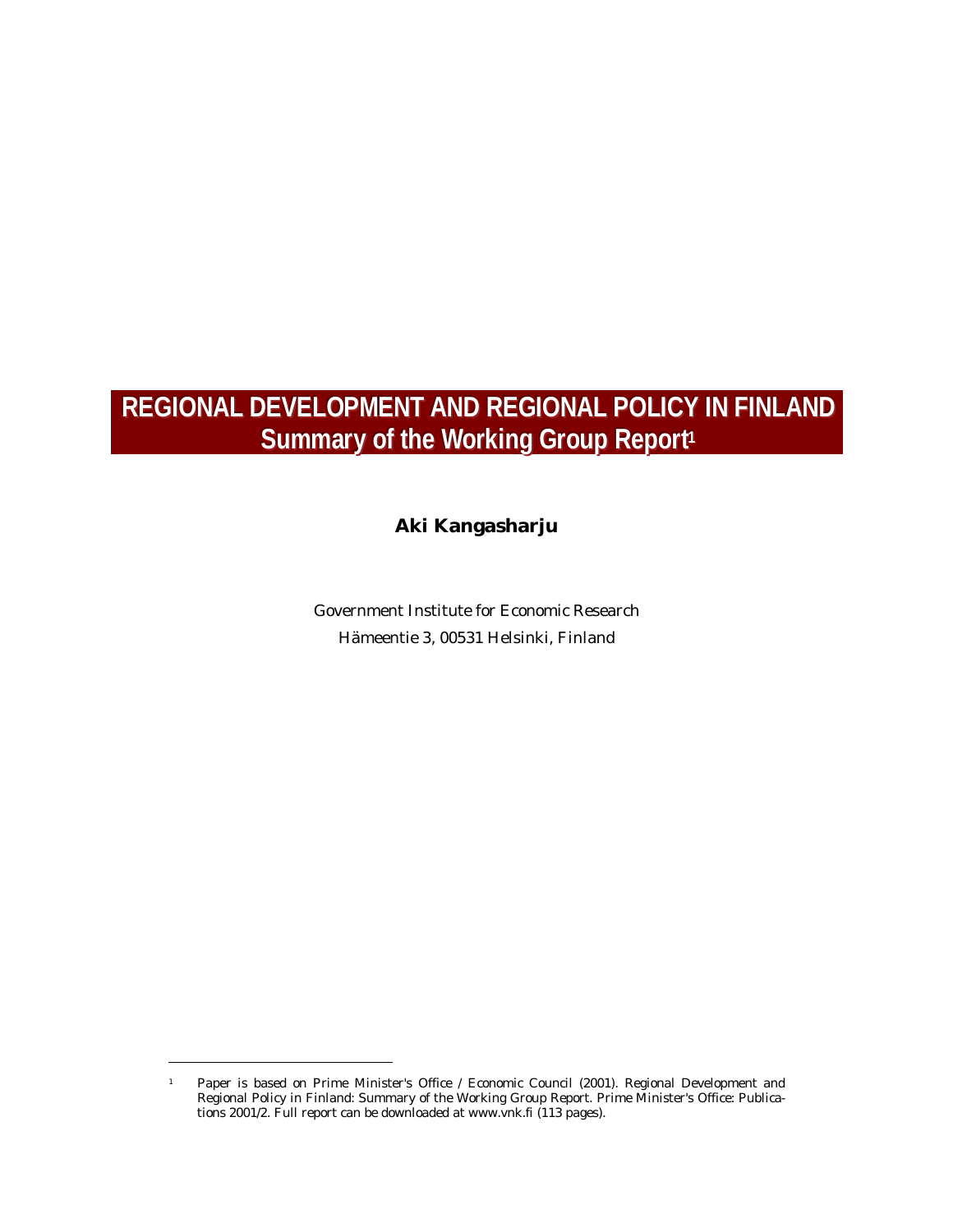## **TABLE OF CONTENTS**

| Central government still responsible for evening out regional disparities 12 |  |
|------------------------------------------------------------------------------|--|
|                                                                              |  |
|                                                                              |  |
|                                                                              |  |

## **LIST OF TABLES AND FIGURES**

| Table 2 - Factors influencing choice of location (companies) and place to live (families) 10 |  |
|----------------------------------------------------------------------------------------------|--|
|                                                                                              |  |
| Figure 2 - Population trends by sub-regional grouping, 1987-2000 (index 1987 = 100)4         |  |
|                                                                                              |  |
| Figure 4 - Employment by sub-regional grouping, 1987-1999, (index 1987) = 100                |  |
|                                                                                              |  |
|                                                                                              |  |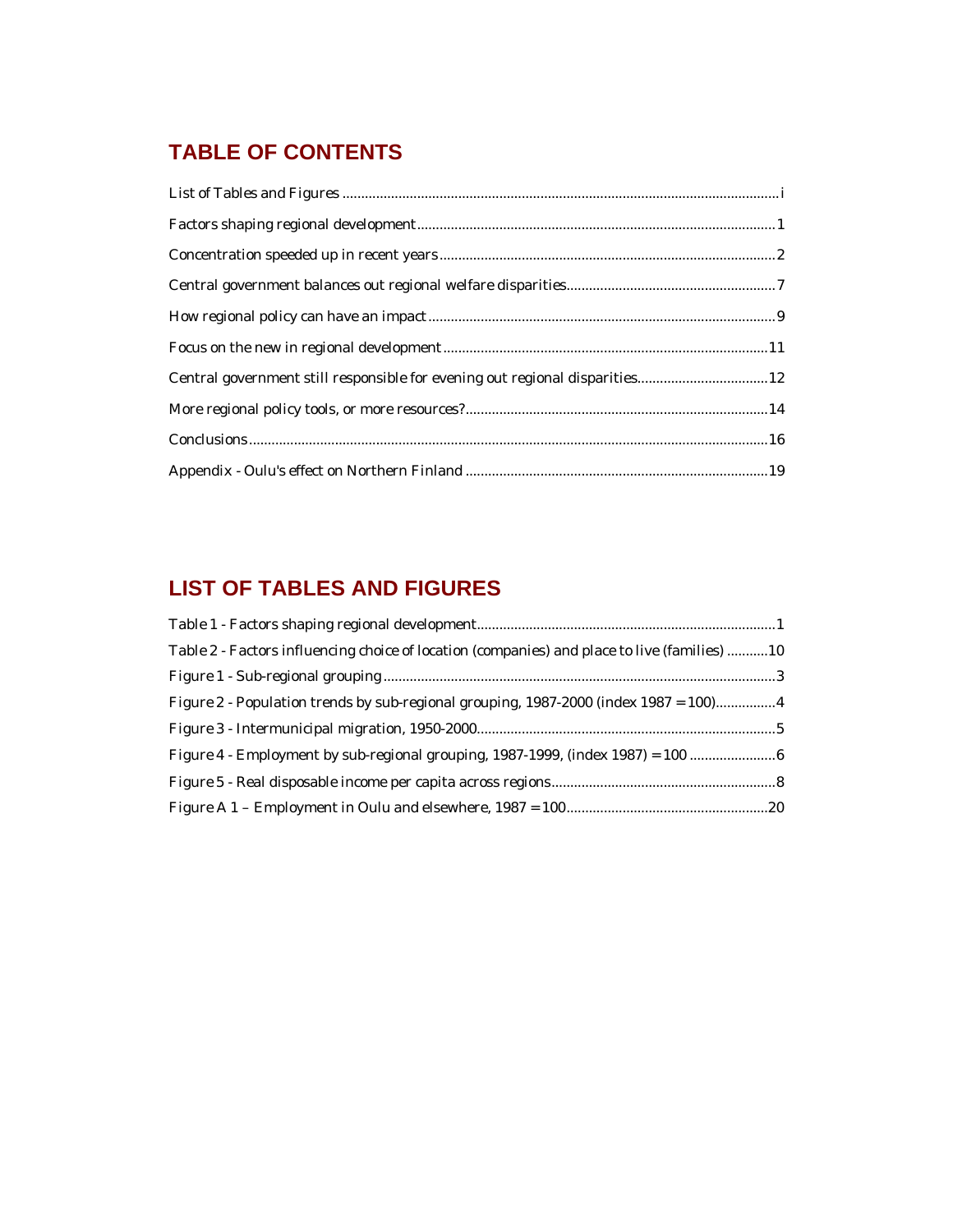## **FACTORS SHAPING REGIONAL DEVELOPMENT**

Economic growth and structural change have a major influence on regional development. As a result of changes in the demand for commodities, competitive standing and production methods, the focus of economic resources shifts constantly. This reallocation of resources also takes the form of movements of labour and the population in general. As technology advances and economies open up, a refocusing is going on within ever-larger regional entities. For almost all sectors and companies, the operating environment is now global.

Different regions have different potential for development because of their location, natural resources or accumulation of production inputs. The less mobility there is in labour and capital, the more regional specialisation relies on the relative advantages of one region over another. However, even if there is greater labour mobility, economic activity does not focus totally on the area that produces at the lowest cost. Other economic factors are also at work, i.e. forces restraining concentration, such as the higher cost of living, congestion and environmental problems that exist in large population centres. Areas outside urban centres also have intrinsic preconditions for success, for example in the travel business or in industries refining raw materials.

Concentration has different advantages in different sectors. In operations founded on global marketing and a high expertise level, growing economies of scale, a diversified, 'dense' labour market and the positive spillover effects of the knowledge and learning spread are important. The industrial structure shift in this direction has underlined the importance of forces speeding concentration. On the other hand, integration trends, the growing size of markets and better logistics reduce the advantages of concentration and favour specialisation. Therefore, location is not a problem.

The actual trend seems to be as just outlined. Economic activity is becoming more concentrated, both nationally and internationally. In Europe, the main concentration is in a practically uninterrupted band that runs from northern Italy to Southeast England. In the USA, the old concentrations of smokestack industry have been joined by new IT clusterings in places like California, Atlanta, and the Seattle and Boston areas.

The effect of forces slowing concentration is felt mainly in the fact that growth areas expand geographically and 'improbable' success stories are reported here and there.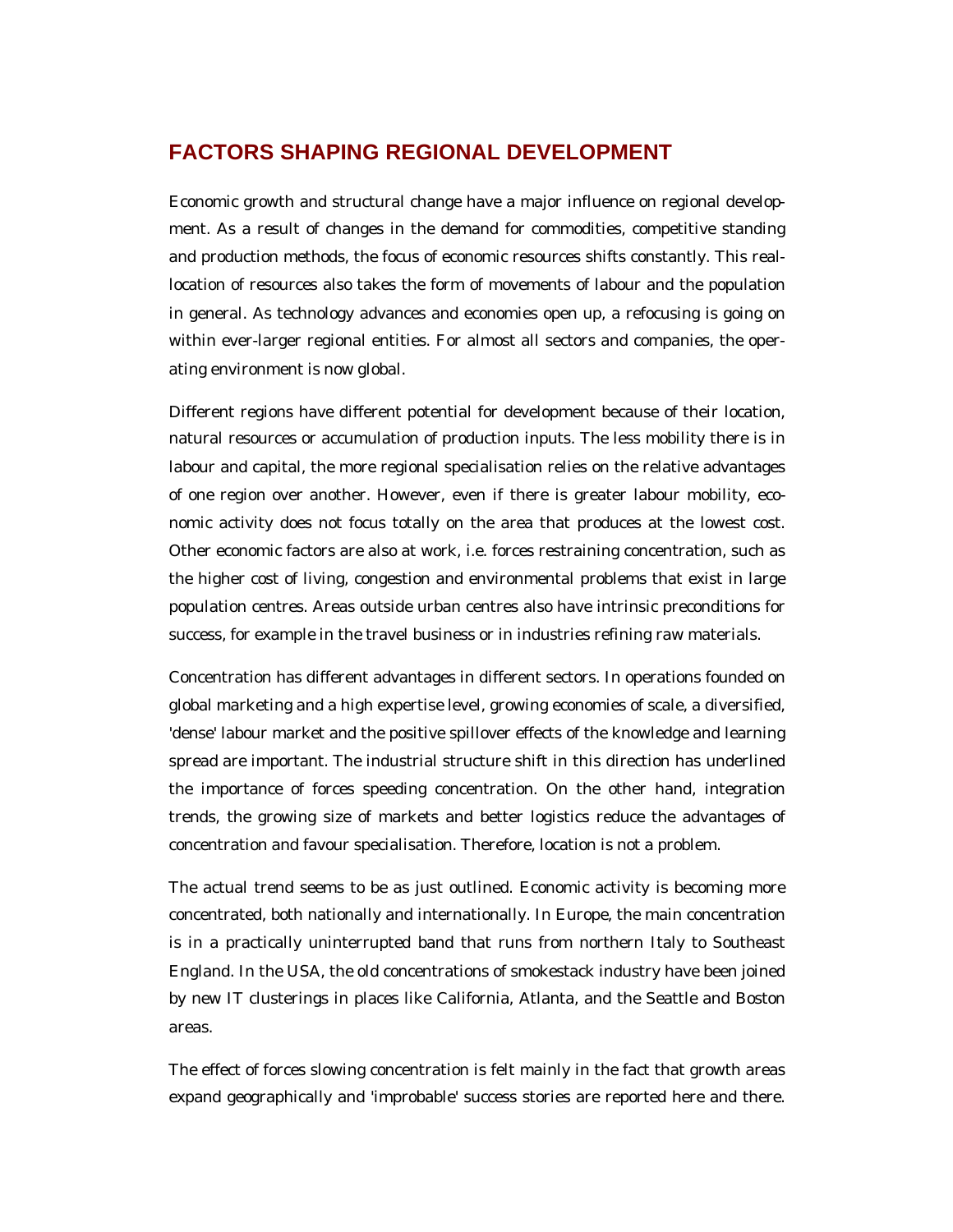IT centres may form outside the old industrial agglomerations. Likewise, they do not necessarily help to create a homogeneous major centre; rather, they set up close to each other, forming a network of nearby concentrations.

| <b>Forces speeding concentration</b>                                                                     | <b>Forces restraining concentration</b>                                                  |
|----------------------------------------------------------------------------------------------------------|------------------------------------------------------------------------------------------|
| Market size and closeness important in many                                                              | Immovable production factors make for natu-                                              |
| sectors                                                                                                  | ral locations outside urban centres                                                      |
| A dense, diversified labour market makes for                                                             | High housing and other living costs in cen-                                              |
| better matching of labour supply and demand                                                              | tres discourage immigration                                                              |
| The spread of knowledge and other positive<br>spillover effects benefit companies close to<br>each other | Congestion, crime and other negative spill-<br>over effects reduce the appeal of centres |
| The wide range of cultural and other services                                                            | A sense of local identity and appreciation for                                           |
| attracts young people, especially, to urban                                                              | nature mean people still live outside urban                                              |
| centres                                                                                                  | centres                                                                                  |

**TABLE 1 - FACTORS SHAPING REGIONAL DEVELOPMENT**

In Finland, there could be said to be two trends. Concentration has accelerated and could well go on doing so for quite a long time before congestion and other factors that slow down concentration start to have an effect. On the other hand, there are still attractive locations for fast-growing activities in various parts of the country, thanks to the population spread and the comprehensive infrastructure, so concentration is possible in many different parts of the country.

#### **CONCENTRATION SPEEDED UP IN RECENT YEARS**

By international standards, Finland is a sparsely populated country. Its urbanisation rate is one of the lowest in the EU. However, population concentration in the biggest urban centres has picked up in the last few years. Helsinki is one of the fastestgrowing cities in the EU. At the same time, Eastern and Northern Finland are among EU major regions with the fastest net migration outflow.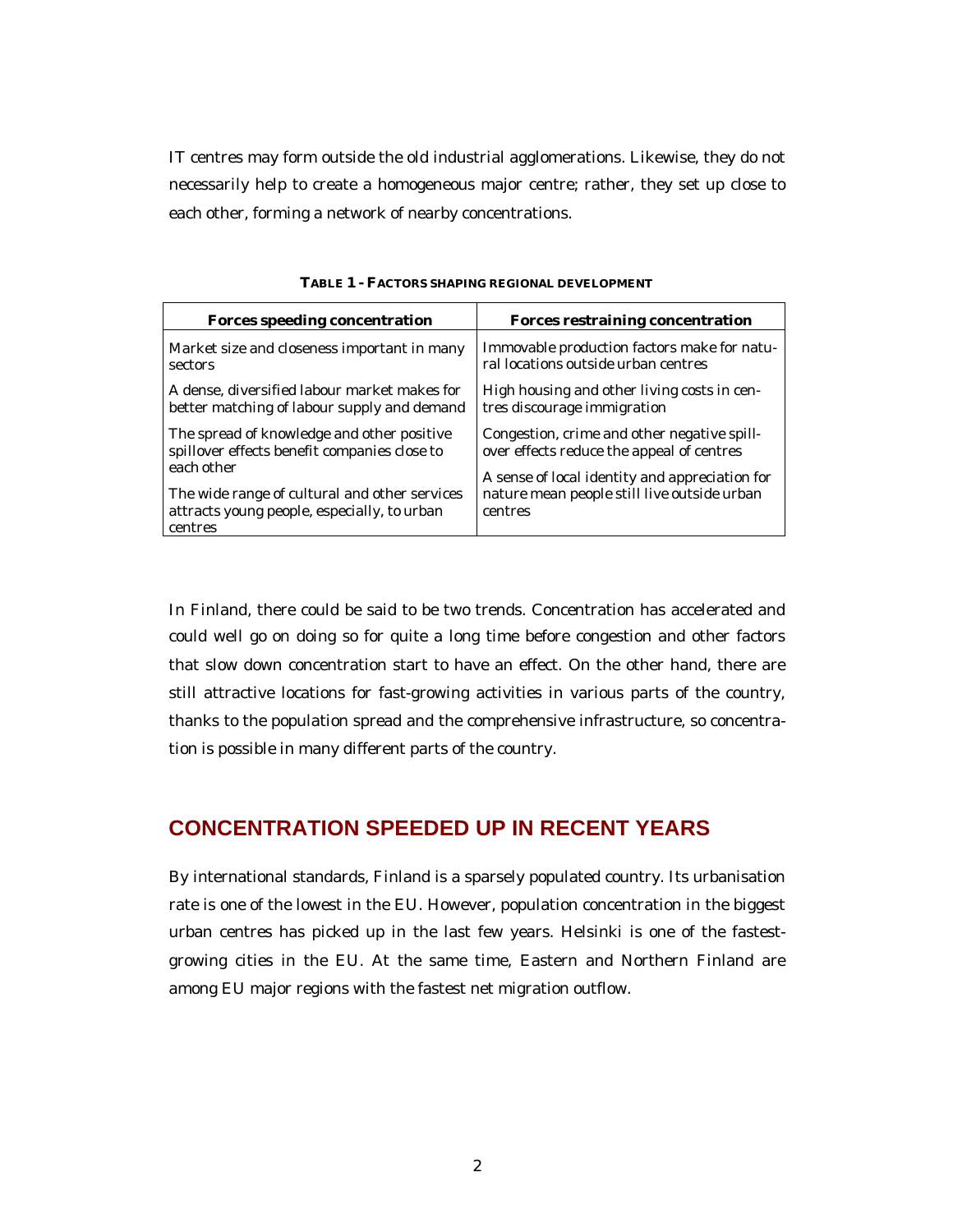

**FIGURE 1 - SUB-REGIONAL GROUPING**

The only urban centres that have enjoyed a clear migration gain in the last few years are the metropolitan area of Helsinki and its surroundings (Helsinki sub-region), and the Turku, Tampere, Oulu and Jyväskylä sub-regions (Other large university subregions). Most smaller centres' net migration inflow dwindled in the 1990's and the population has pretty well stopped growing in the provincial centres (Other provincial centre sub-regions). Indeed, most sub-regions fall into the category of areas with a net migration outflow. Among the remaining sub-regions Salo has been one of very few positive exceptions to the rule (Other sub-regions).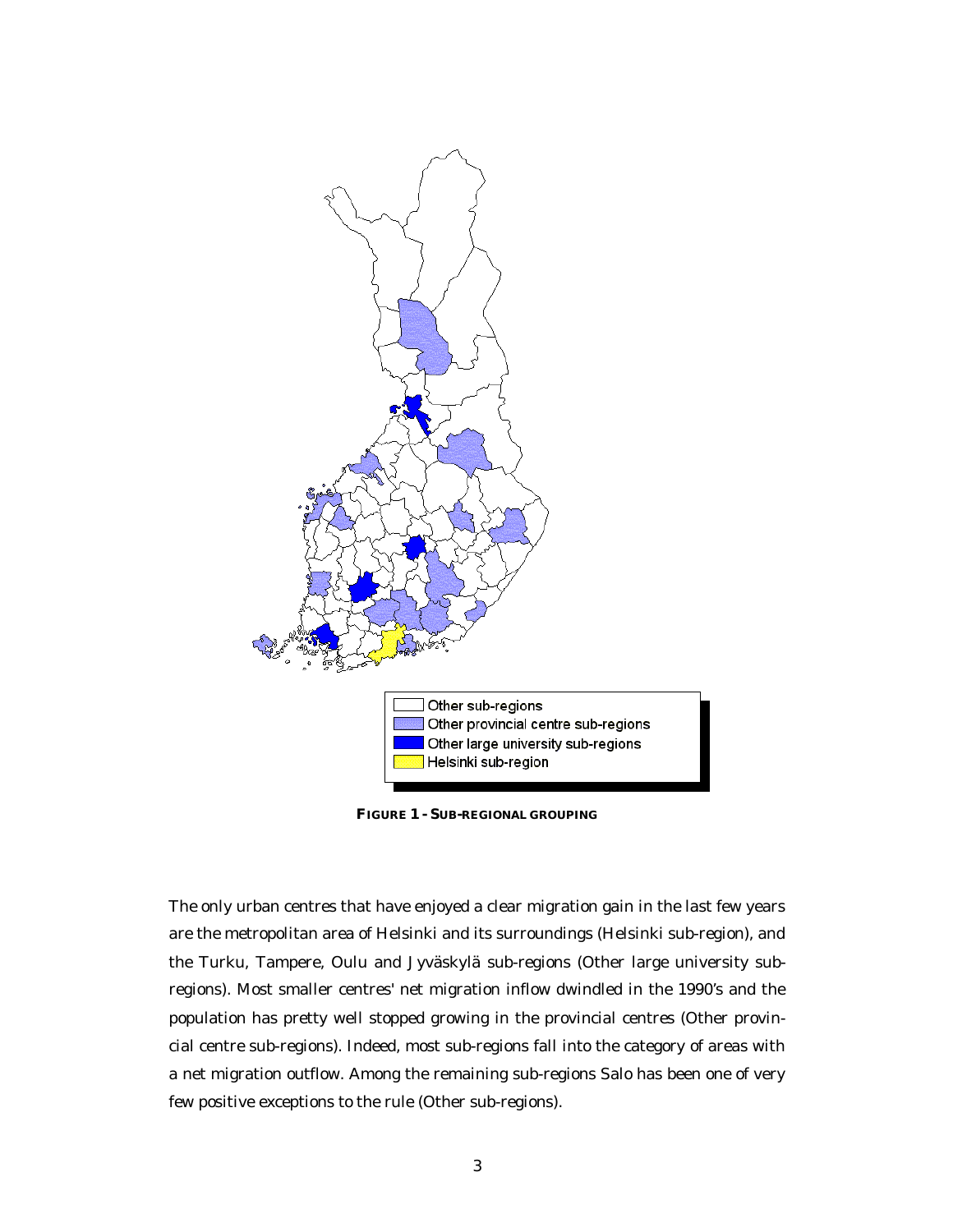

**FIGURE 2 - POPULATION TRENDS BY SUB-REGIONAL GROUPING, 1987-2000 (INDEX 1987 = 100)**

Migration brings young people into areas with a net migration inflow, increasing their natural growth rate. The opposite is true of areas with a net migration outflow; the birth rate falls, and the population also starts to drop by natural attrition. Eastern Finland has been a net migration outflow area for a long time now; old people account for a large proportion, so the population in many sub-regions is also declining naturally. By contrast, the population in many sub-regions in Northern Finland is still young and the birth rate so high that it compensates for some of the migration outflow.

This distorted age structure cannot last for long, however. As population growth slows down throughout the country and people grow older, interregional differences in population structure will become more acute. Also, ageing will be particularly fast in Finland over the next 20-30 years by international standards. If the concentration trend continues, the demographic structure of many areas will deteriorate so much that maintenance of basic services may be endangered.

Fast economic growth and regional divergence speeded up migration in the late 1990's, and even earlier, the pace of migration varied with economic growth. Recently however, the tendency has been towards fewer centres, and has constantly strengthened. The acceleration that took place in the mid 1990's can partly be explained by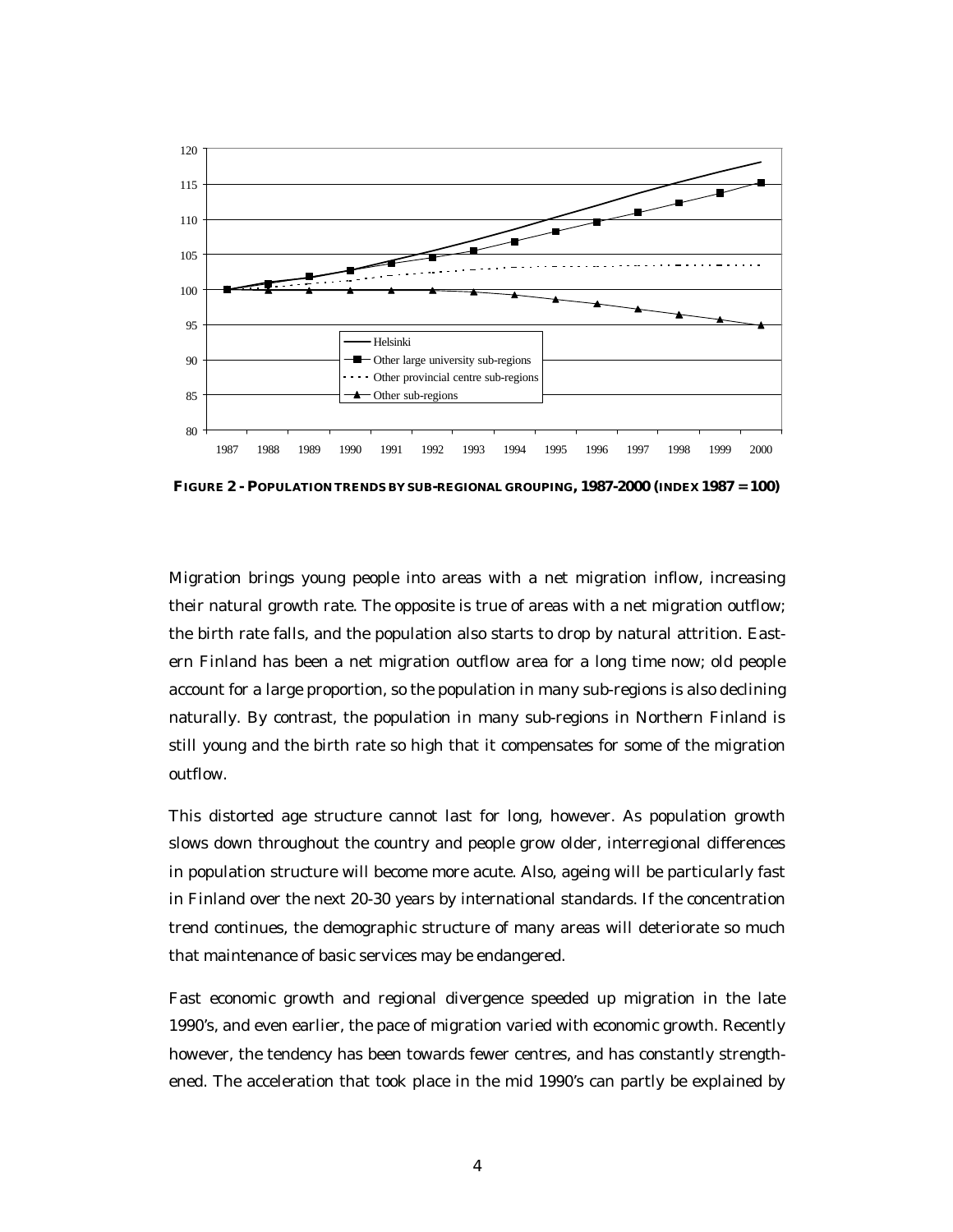the fact that after the Home Municipality Act took effect in 1994, movement of students started to be more accurately and rapidly reflected in statistics. However, this factor has not been decisive in the last few years. The change going on in the regional structure more recently has been caused not only by the economic upswing but also by structural changes throughout the economy.



**FIGURE 3 - INTERMUNICIPAL MIGRATION, 1950-2000**

Inter-municipal migration is now much more common than it was during the last economic boom of the late 1980's. Then, rapid economic growth largely derived from strong domestic demand, where expanding public services played a key role. This led to steady regional growth, but proved unsustainable in an environment of free capital movements, global competition and fast technological advances. The importance of knowledge and know-how as a guarantor of economic competitiveness has grown in recent years. The Finnish economy has expanded rapidley and the country's competitiveness is considered very good internationally. Economic growth has derived from a rapid increase in exports, particularly electro-technical products and other 'new exports'. This structural change finds reflection in regional development. Though the employment rate has risen rapidly overall, regional disparities have grown.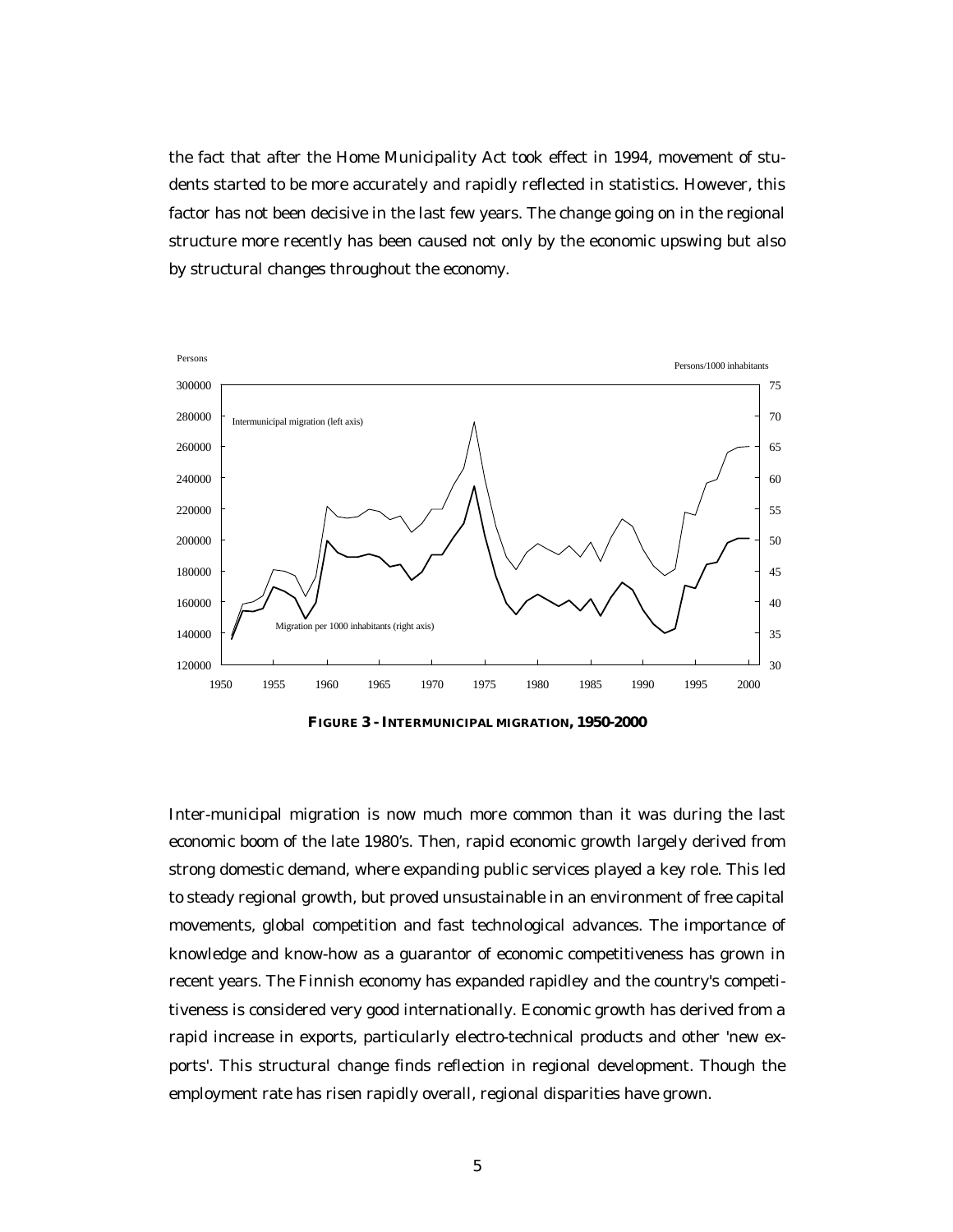The fastest-growing sectors and corporate services related to information technology are concentrated in just a few localities. In these places, population and income growth has boosted construction and employment in local services. Though subcontracting and similar operations have sprung up all over the country in fast-growing export sectors, this alone has been insufficient to ensure permanent growth for the locality concerned. In areas where production is dominated by traditional sectors of industry or agriculture and forestry, even a fast rise in production has not really improved employment. Growth has been achieved by raising productivity.



**(INDEX 1987) = 100**

The change in the industrial and regional structure mainly derives from the way business has adjusted to the opening up of the economy, tighter competition and technological change. This adjustment has been supported by government industrial policy. Promoting competition and raising real competitiveness have meant replacing traditional business subsidies with support for research and development. At the same time, this has shifted the main focus to the big university cities. Regional development has also been affected by the new situation in the public sector. Efforts to balance the public economy, privatise operations and produce public services more efficiently resulted in a loss of over 100,000 jobs in the public sector in 1990-1995. In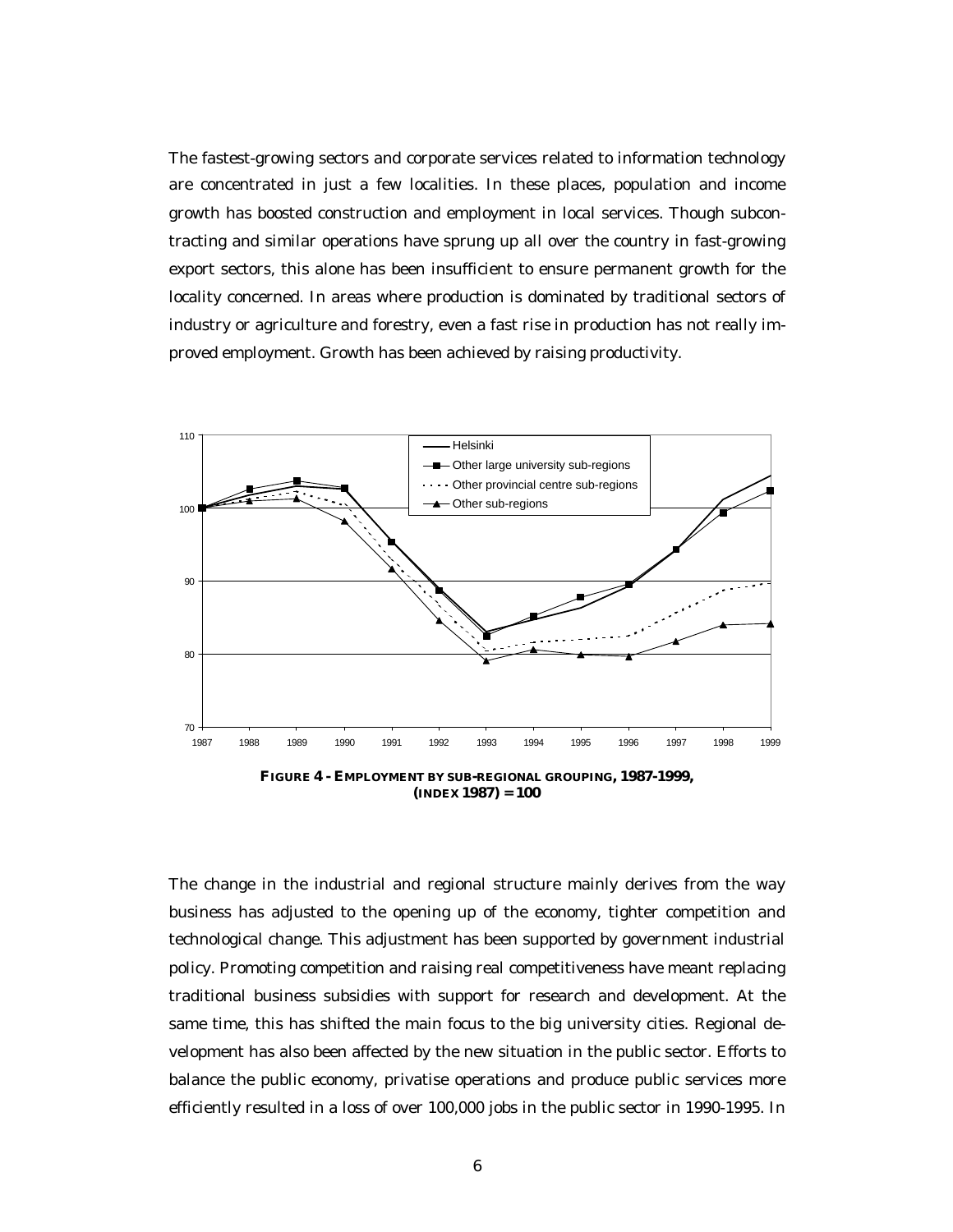the second half of the decade, the number of public-sector jobs rose only slightly. The role played by public services in overall employment varies quite considerably from region to region, being highest in certain medium-sized administrative and service centres and in Northern Finland. As the fall in public-sector jobs came at the same time as a slow increase in other sectors, it led to many problems.

One problem faced by regional development and the economy as a whole is that even more active migration has not managed to bring the labour market into balance. Unemployment is still high in centres with a net migration inflow, like Helsinki and Oulu. Those thrown out of work in sectors in decline do not find it easy to get jobs in growth sectors, for these mostly find their new employees among new graduates and movers into the area. In areas with a net migration outflow unemployment may even rise, because those moving out are young people with jobs to go to, or students. Unemployment is lowest in certain West Coast municipalities and the Åland Islands, in small growth centres like Salo, and in the surroundings of large towns where young people with jobs there tend to live.

## **CENTRAL GOVERNMENT BALANCES OUT REGIONAL WELFARE DISPARITIES**

Like Sweden and Norway, Finland has always been a country where regional policy plays an important role. For instance, regional policy largely used to dictate how support for businesses was allocated. The construction of transport systems and other infrastructure has made a key contribution to regional development, as have the location decisions of State-owned companies and their investments, and the foundation of new universities.

Income differentials between Finnish households are the lowest in the OECD. This fact is also reflected in regional disparities. The welfare gap between the regions shrank from the 1960's well into the 1980's. Thereafter, the narrowing process seems to have stopped, though differences did not start to grow again in the recession in the early 1990's. As economic growth picked up in the mid 1990's, however, regional disparities seem to have increased. There are no figures available on the last few years, but trends throughout the country indicate that differences between population groups have grown. This is probably true of regional differences, too.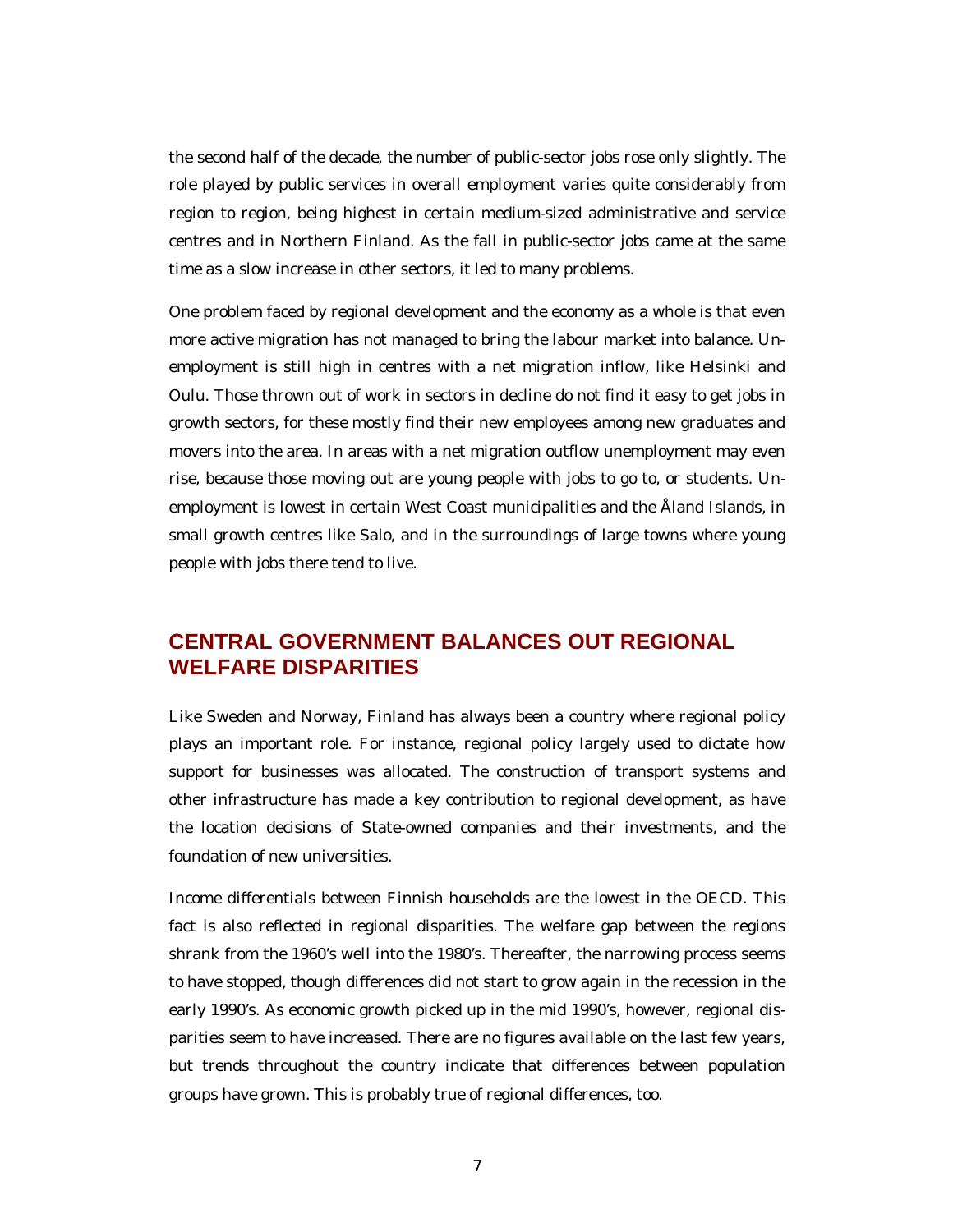

**FIGURE 5 - REAL DISPOSABLE INCOME PER CAPITA ACROSS REGIONS**

The trend in regional welfare disparities illustrates the effects of what could be called general government policy. General social and fiscal policy aims to balance out consumption potential among population groups. Indirectly, this also balances out regional differences. An important role has been played by the system of central government subsidies to municipalities. This has ensured the availability of basic services throughout the country. In many places, these services are also an important employer.

Though the public economy has been restructured and cuts in government jobs and changes in municipality funding have increased the problems faced by individual local authorities, general government policy is still effectively balancing out regional differences. Measured by regional output per capita, the richer areas contribute a larger proportion of central government income and account for less expenditure than the areas with a lower income level. There have not been any major changes in these ratios, either, even though the overall level of revenues and expenditure has fluctuated.

The effect of regional policy proper, i.e. the regional development budget and related programmes, on regional development is hard to estimate. In the era of the closed economy and regulated financial markets, though, it was possible to exert considerable influence on the regional allocation of investments, and regional policy directly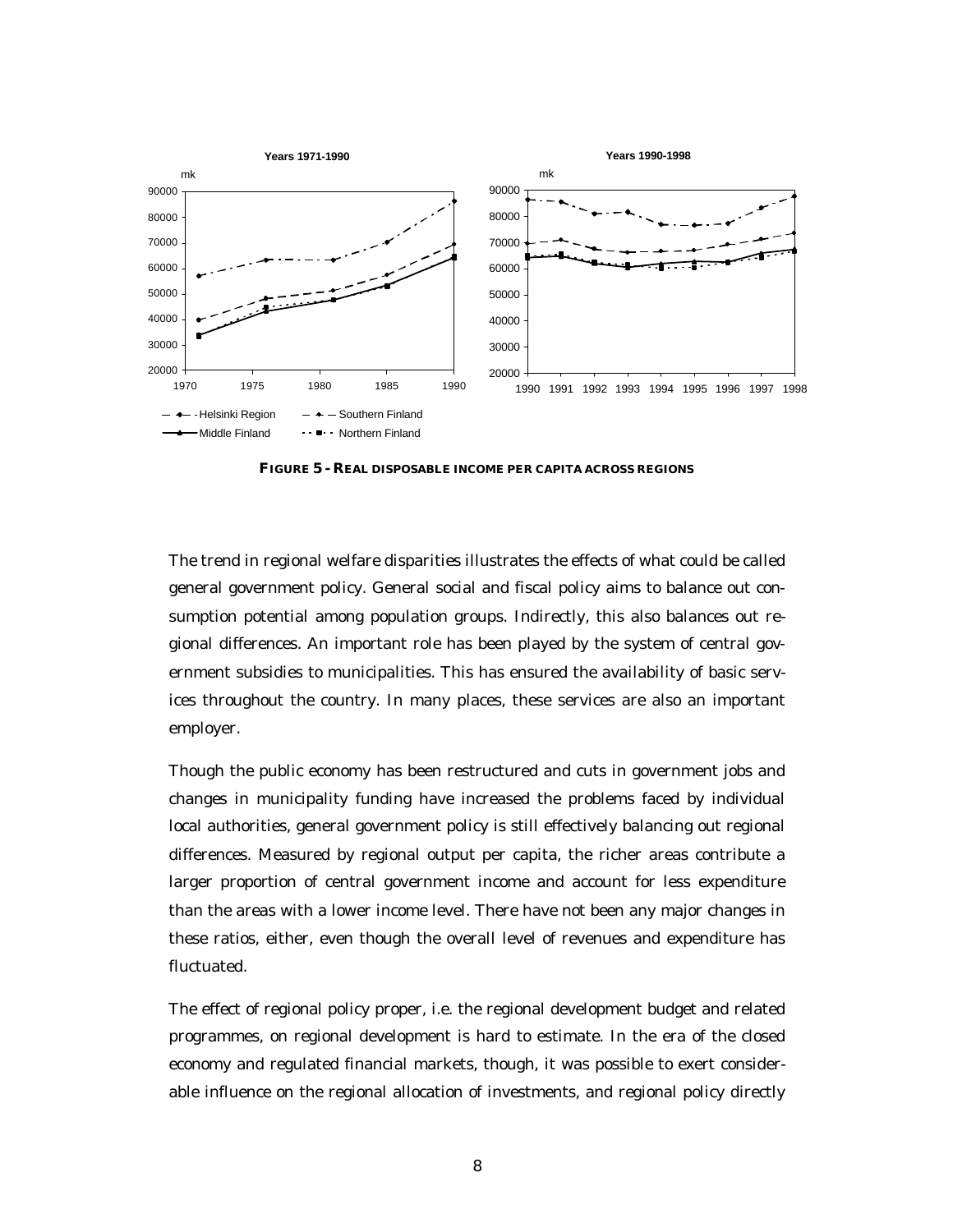supported the creation of jobs in developing regions. Some ten to fifteen years ago, however, when the money market was deregulated and the Finnish economy opened up, the environment in which the policy operated changed dramatically. EU membership also brought a profound change in regional policy principles.

Today, the premises for what is called 'programme-based' regional policy are very different from those for the old zone-based policy. They strive to take the specific problems of different types of area into account as well as their general level of development. Solutions can also be sought to communities' internal problems using funding from 'horizontal programmes'. Instead of talking of regional policy, people often now speak of rural and urban policy.

EU membership has brought both funding from the Structural Funds and new approaches into the regional development arena. At the same time, the importance of purely national measures has decreased. Between 1995 and 1999, a total of some FIM 18 billion in public money was made available through the EU Structural Funds and related national funding, that is, an average of FIM 3.6 billion a year. The public aid that will be available in 2000-2006 through current Structural Fund programmes is put at altogether FIM 27.5 billion, or an annual average of FIM 3.9 billion. Most of this money is channelled to the regions through EU Structural Fund programmes. As a result, the bulk of national funding also goes into these programmes. Indeed, the main focus of action has shifted to projects subject to official discretion.

In theory, a shift of this kind makes for better evaluation of the effects of programmes. In practice, however, this is not the case. It is impossible to make precise estimates of the Objective programmes' impact from the routine assessments made of them. In fact, it is important for some information-gathering system to be set up for programme projects, which would permit comprehensive evaluation of their impact.

#### **HOW REGIONAL POLICY CAN HAVE AN IMPACT**

Where industry chooses to locate is essential for regional development. The basic trend of structural change in industry looks likely to continue, i.e. sectors related to information and communication technology, or ICT, or processes calling for a high level of expertise in general, are growing fastest. Population and income rises will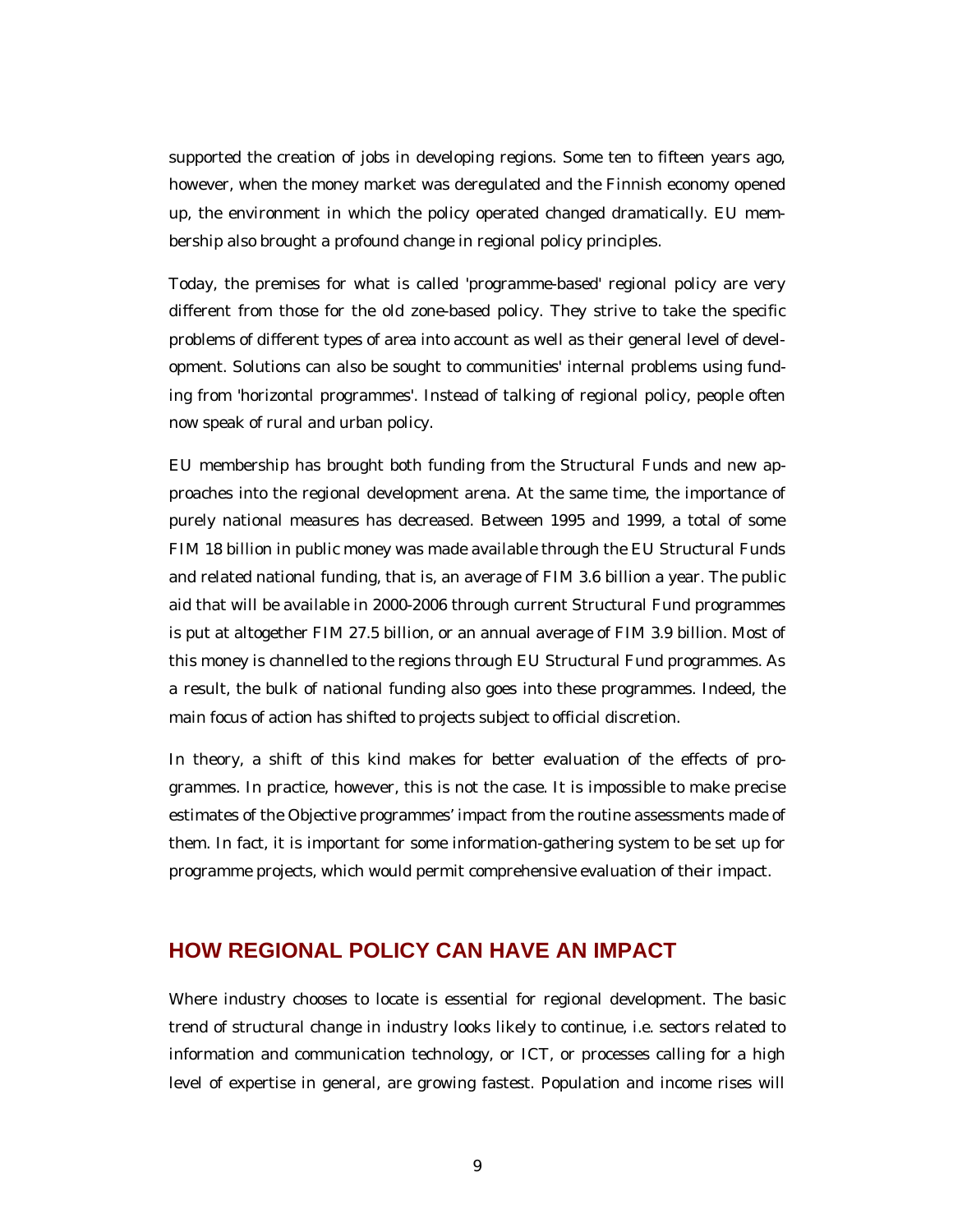therefore be fastest in the places where such industry is located - the biggest university cities and various other centres. If the migration trend dominant in 1999 were to continue up to 2010, the population of the Helsinki district would rise by 160,000. The Tampere, Turku, Oulu and Jyväskylä districts would also enjoy a substantial increase in population. By contrast, the population of the districts with the highest net migration outflow would fall by 20-30 per cent.

Such a heavy concentration of population would cause problems in both the expanding and the declining areas. In the former, the housing market would remain tight and the community fabric could well disintegrate still further. Service provision would tend to lag behind the demand. In areas with a net migration outflow, housing and other building stock would lie unused, and it would be more difficult to meet the service needs of the remaining population. As young people and the well trained move away, employment opportunities for those left behind would also deteriorate.

How far can regional development be influenced, then? The basic principle is to strive to affect the factors that dictate where industry and households locate themselves. The factors influencing corporate decisions stem from the individual company's operating sector, while people choose where to live according to the stage they have reached in their lives. For instance, educational opportunities in an area are important for high-tech companies and influence especially young people's choices.

| <b>Company requirements of location</b>    | <b>Needs of family with children</b>           |
|--------------------------------------------|------------------------------------------------|
| - adequate, expanding population base      | - a job for both parents                       |
| - trained and skilled workforce            | - quality of day-care, health and school serv- |
| - good connections (transport and telecom) | ices                                           |
| - predictable land policy                  | - housing standards and surroundings           |
| - pro-business attitudes                   | - municipal tax rate                           |
| - co-operative climate                     | - recreational facilities                      |
|                                            | - connections with other places                |

**TABLE 2 - FACTORS INFLUENCING CHOICE OF LOCATION (COMPANIES) AND PLACE TO LIVE (FAMILIES)**

Finland can currently offer not only its present growth centres but also a number of largish centres in various parts of the country that meet the criteria of expanding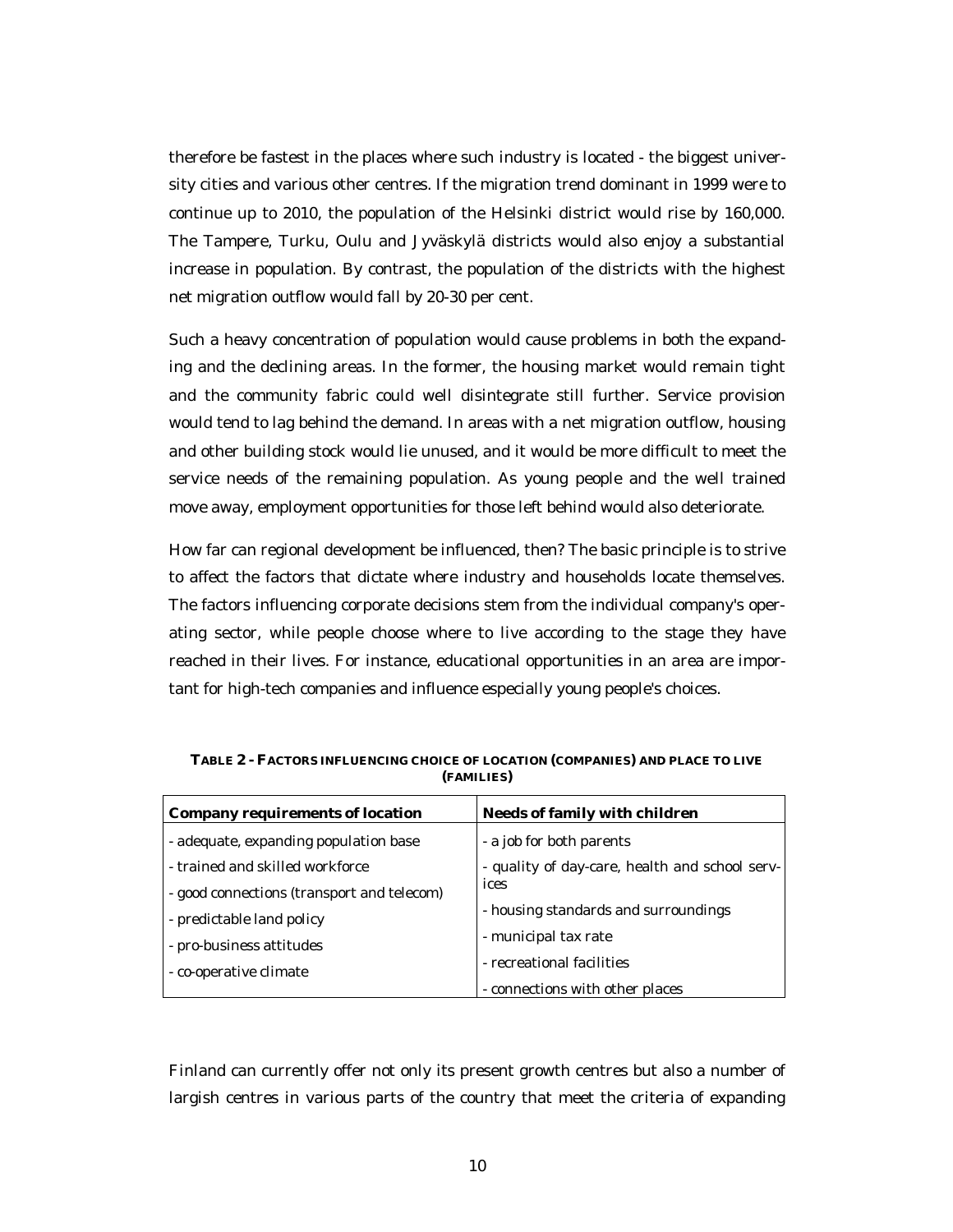companies and skilled employees. Indeed, regional policy should make one of its aims the formation of a nation-wide growth area network made of growth centres of various types and sizes. A growth area network offering more options would reduce the migration pressure on the small number of present growth centres and would avert the internal problems caused by excessively heavy concentrations. On the other hand, it would also support full use of the community structure and provide people living in surrounding areas with new job opportunities. However, the authorities should not exclusively name the growth centres because this would give a negative stigma to other areas.

#### **FOCUS ON THE NEW IN REGIONAL DEVELOPMENT**

Goal setting in regional policy must take account of changes in the operating environment. In many sectors, companies take the whole world into account in their location plans. It is then important for Finland to be a competitive option. Indeed, regional policy as a whole should give more priority to creating something new than to merely tempting existing companies to move from one area to another.

Generally speaking, a long period of research and development is needed before industry and jobs in a new growth sector reach a level that has a real impact on the regional structure. For instance, it took some twenty years of energetic investment in training, research, etc. before the electrotechnical industry became the engine of growth in the Oulu area (Appendix). There are potential growth areas all over the country, but it is impossible to predict their chance of success. In a few cases, selfsupporting growth gets underway quite quickly if a new implant can exploit the special skills of the area and unify its strengths. This was the case in Jyväskylä, for instance.

Regions - whether we now mean municipalities, sub-regions or provinces - today carry more responsibility for their own development. Even the effectiveness of regional development programmes depends largely on the receptiveness of the regions concerned. It is therefore important for all the players to pull in the same direction central government authorities, local government, educational institutions and companies. The very minimum is that these various parties' views of the main lines to be followed by industrial policy in the area should be similar. Finland can offer good and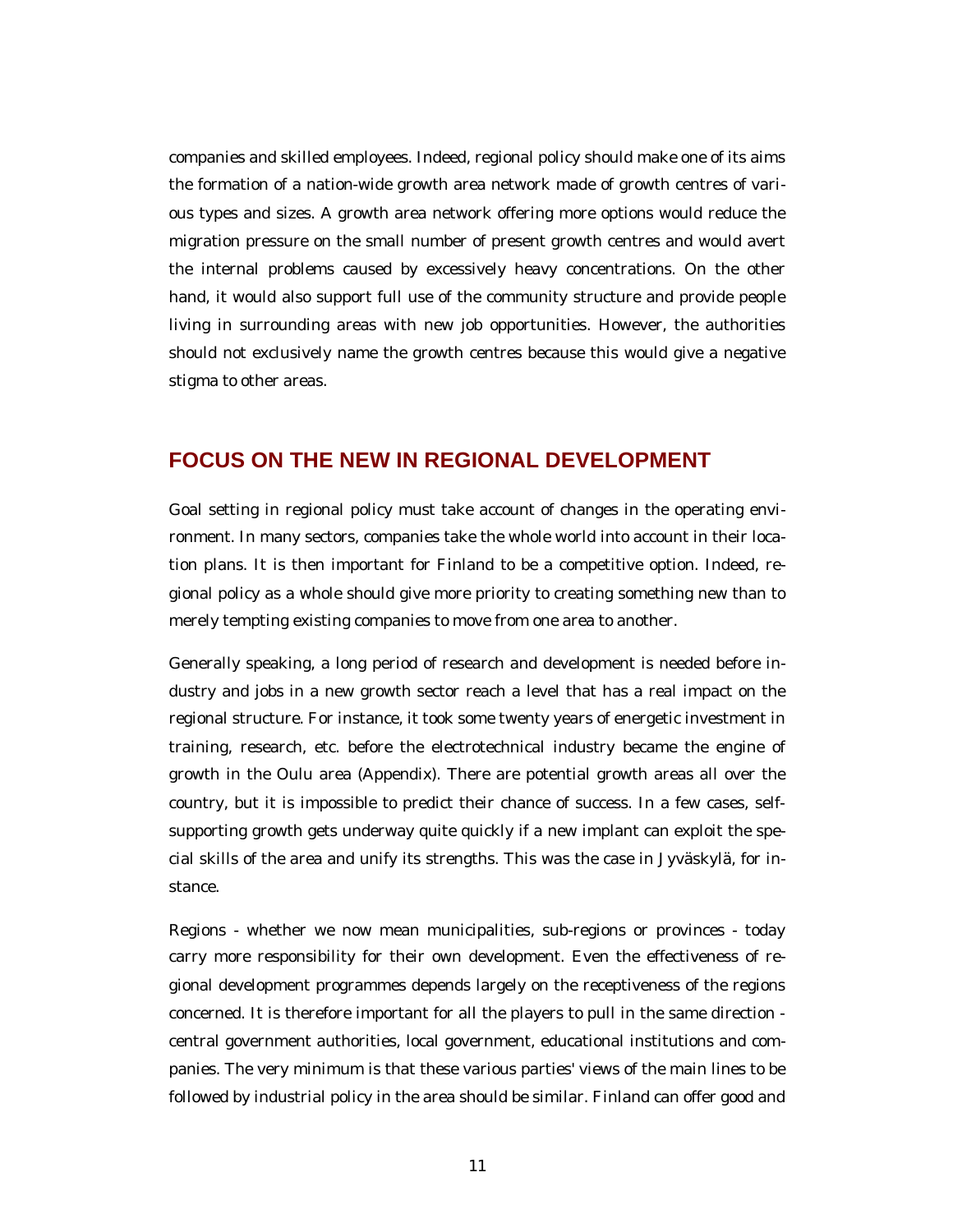bad examples of regional development projects, and there is no ready pattern to follow, because each case is unique and depends on considerations such as the existing structure of business and industry, the institutions involved, and co-operation between the players.

Finland's different regions, especially the provinces, have developed specialisations over a long period of time. Their industrial structures and service amenities thus vary. One important starting point for regional development that should be noted is that the fastest results may well be achieved through action related to existing industry and relying on existing institutions, rather than by setting up completely new structures.

## **CENTRAL GOVERNMENT STILL RESPONSIBLE FOR EVE-NING OUT REGIONAL DISPARITIES**

General government policy still plays a crucial role in minimising regional welfare differences. It also provides tools for developing individual areas. Though the size of the public purse is limited because of international tax competition, the ageing population and the need to reduce government debt, the welfare state is still alive and well in Finland. In seeking to balance out income and consumption disparities between different population groups, welfare policy also evens out regional differences. Taxation will probably come to have less impact in evening out income distribution. It is likely to be restructured so as to reduce the importance of progressive national income taxation. Balancing out welfare differences will then rely more on trends in public services and income transfers. From the regional point of view, how public services develop is particularly important. Their direct job-creation impact is great, and they also influence an area's attractiveness as an industrial location and a place to live.

The municipalities' ability to finance services varies, and encouraging business and industry is crucial in strengthening their financial base. Other factors that play an important part in evening out unreasonable intermunicipal differences are the central government subsidy system and equalisation of tax revenues. When the system of municipal funding is developed, the equal services principle should be combined with incentive related to the local taxation. The funding arrangement should guaran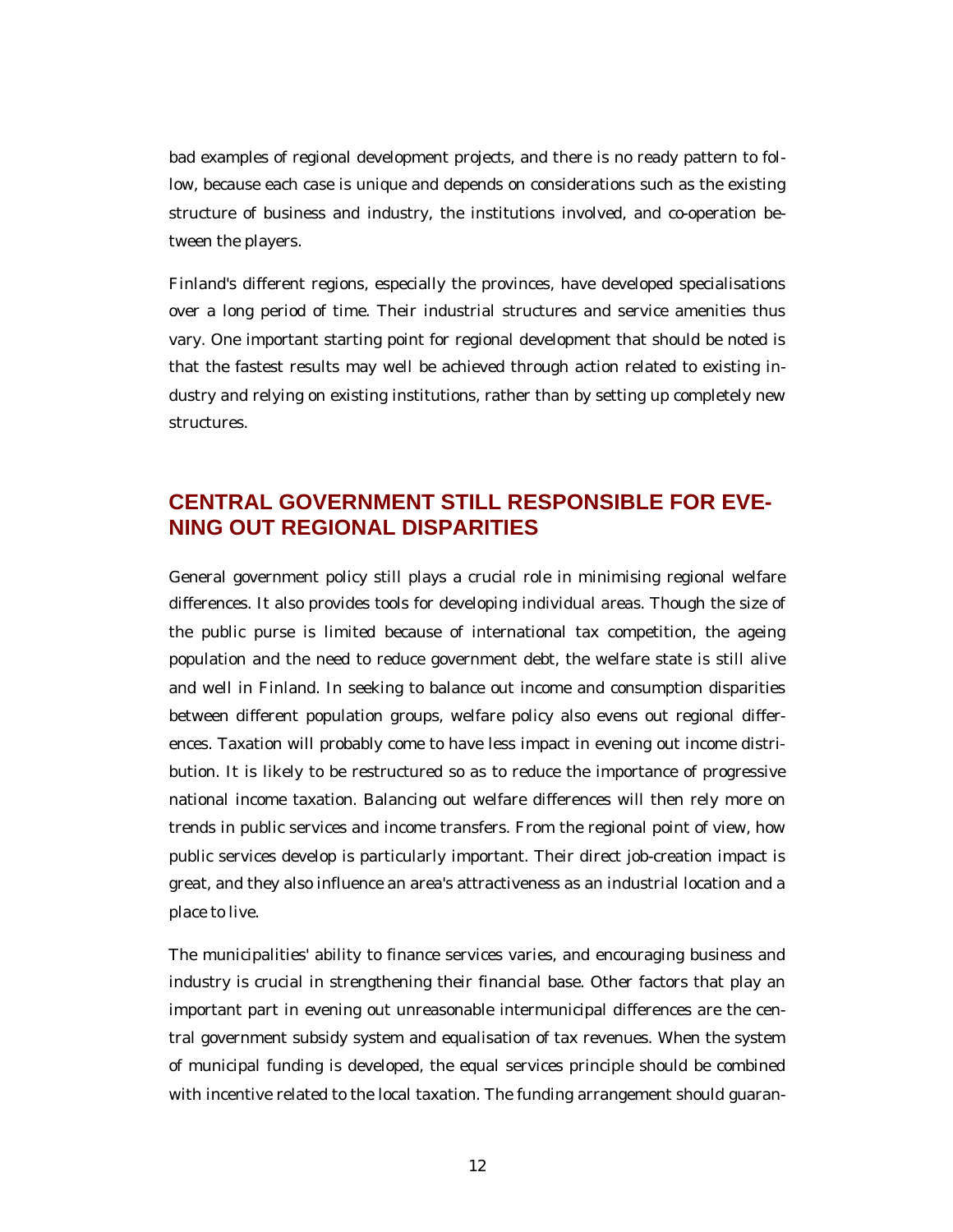tee basic services for people throughout the country and encourage the municipalities to support business and industry and increase their tax base. Here success depends on how the various taxes are taken into account in the tax revenue equalisation system, and how this equalisation is carried out. Jukka Pekkarinen is examining these issues in a current study.

Another problem relates to general labour market trends, and is more difficult to influence. Getting qualified personnel for schools and health centres is becoming increasingly difficult as present staff retires and other sectors prove more attractive. Ensuring enough staff will mean not only providing correctly scaled education and training, but also making the public sector sufficiently attractive as an employer.

Local and regional problems in ensuring sufficient services should be solved through regional cooperation and voluntary combination of municipalities. This may not always be enough, however, so there must be a willingness to try out new approaches. In so far as they relate, say, to financial benefits for people ready to work in remote areas, this has links with the central government subsidy system for local authorities.

The establishment of new universities has had a positive effect on local development. Finland is not likely to need any further universities, as upcoming age groups are barely large enough to fill even the present places in higher education. Instead, action should focus on improving the operating conditions of the existing universities, and developing the polytechnics. Special attention should be given to ensuring a workable division of labour between the universities, their local units and the polytechnics. Opening specialised upper secondary schools and vocational schools can also further regional development.

Central and local government is responsible for maintaining a comprehensive transport network. The important thing in railway system development is to ensure fast rail connections to the main lines. Smooth traffic flow on the main roads must be safeguarded. Minor roads should be kept in the condition that meets the demand. Airport capacity should be increased as traffic grows, and not only in the biggest centres.

In developing telecommunications, it is important to ensure equality in the provision of reasonably priced broadband-level connections to every municipality. Various dif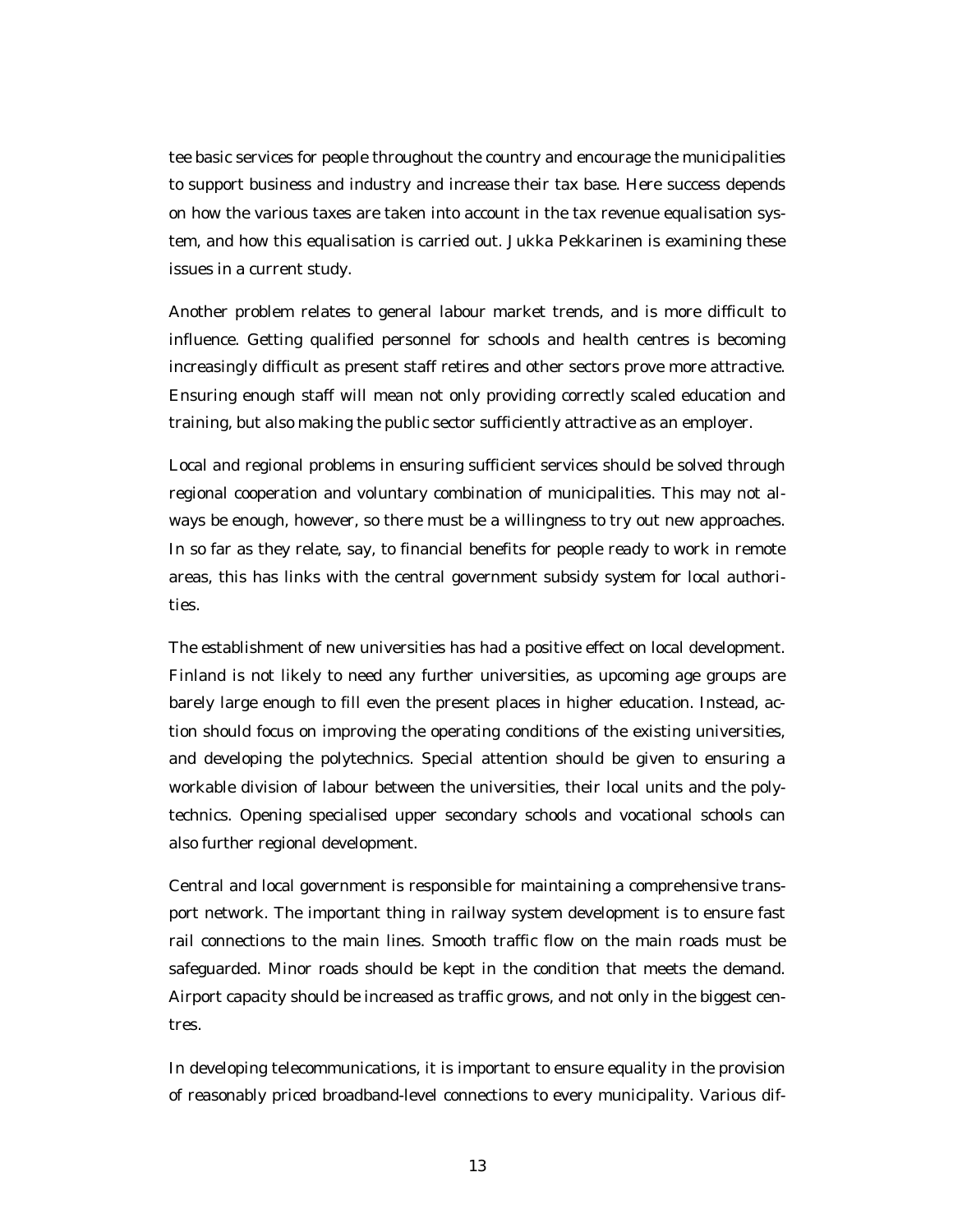ferent techniques can be used to build the network, depending on the transmission need. Central government bears most of the responsibility for developing and maintaining the infrastructure, though it can employ private-sector capital. EU aid is available for transboundary projects and programmes in nearby areas, especially infrastructure projects in Russia, which are important for the development of Northern and Eastern Finland. As the EU enlarges, transport and other infrastructure arrangements in the new member countries could be crucial for Finland's links with the Continent.

Regional development can also be influenced through general economic policy measures. Ensuring the conditions for fast, stable growth by developing taxation, providing other public incentives for enterprise and encouraging people to work is particularly important.

Action to create jobs and promote labour market adjustment is also important from the regional point of view. It is not easy to permeate every high unemployment area with subsidised employment schemes and training programmes. More attention should be paid to ensuring the local suitability of the various measures, which could focus, for instance, on buttressing local services as well as creating jobs.

By promoting vocational mobility we can reduce regional mobility, and housing policy can be used to promote migration that furthers labour market adjustment. Regional pay adjustments help to even out regional development, and could be encouraged if performance-based pay components were increased.

## **MORE REGIONAL POLICY TOOLS, OR MORE RE-SOURCES?**

For the next few years, at least, projects under EU Objective programmes will form the main framework of regional development, and funding has been agreed up to 2006. These programmes also tie up national funding, and this must be taken into account in assessing the overall regional policy picture. The regional administration plays a key role in implementing programme policy, and the way projects are linked to it underlines the responsibility carried by this government level in development policy. On the other hand, local government also bears concrete responsibility for public and corporate services locally. As companies and educational institutions also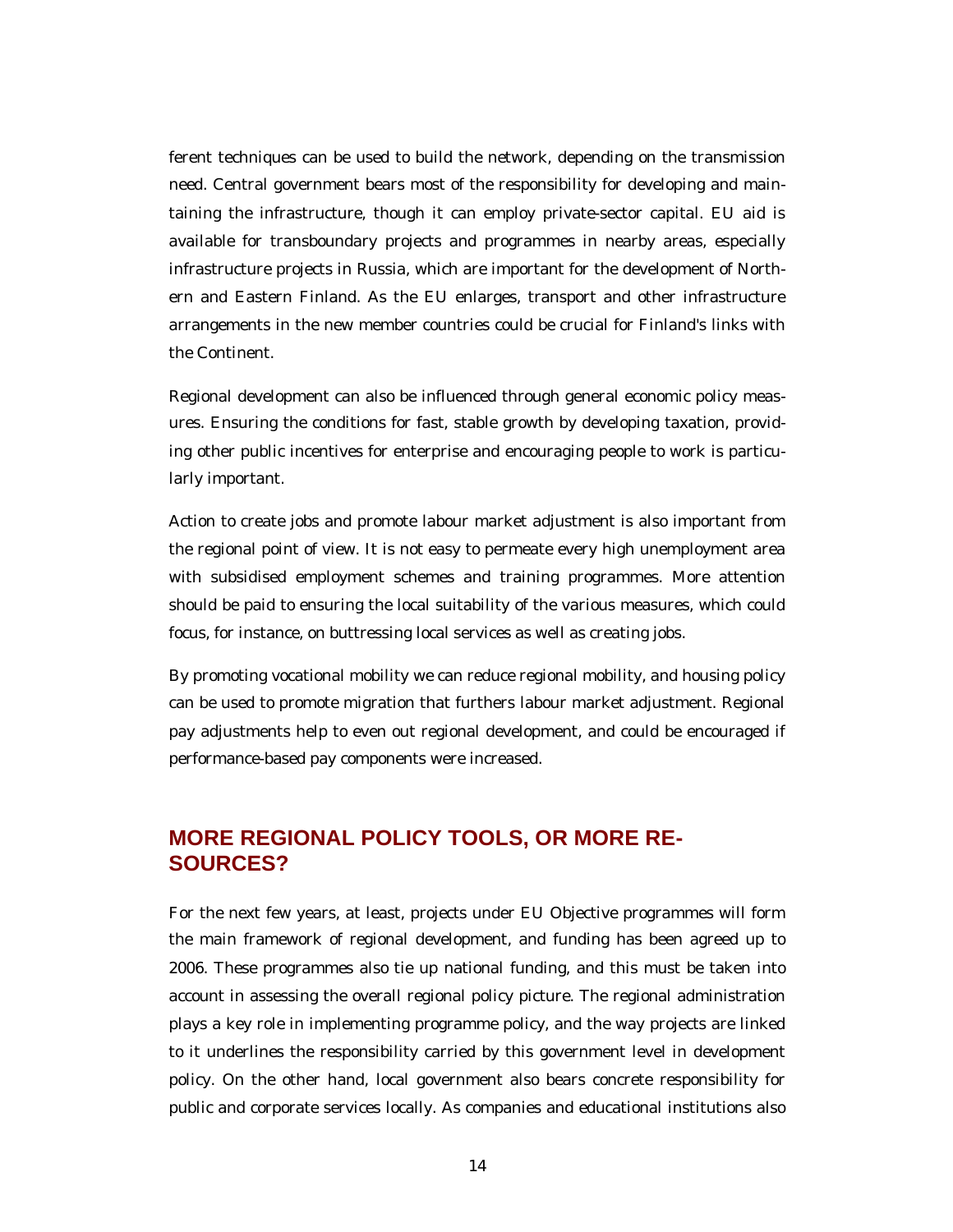need to be drawn into regional development programmes and projects, there is a risk of project fragmentation and top-heavy administration.

When projects are chosen and implemented, special care should be given to ensuring that they support both each other and the overall development of the region. EU enlargement will probably make it more difficult for Finland and the other present Member States to get regional aid on the current scale beyond 2006. Finland will then have to underline its special problems more effectively. After all, it differs from both the present and future member countries in its scattered settlement, harsh climate and peripheral location. It is important to stress these factors when the EU's regional funding programme is being drawn up, because other countries tend to know little about conditions in Finland.

However, effective national action is needed as well as EU Objective programmes, and this should focus specifically on further building up skills. The Centre of Expertise programme is particularly useful here, and should be ensured sufficient funding. In the least developed areas, use of research and product development aid can also be increased by, for instance, expanding the 'technology adviser' scheme. Even so, 'old' forms of support based on market demand will still be needed, such as Finnvera loans and guarantees and government investment and transport grants.

The working group has not taken a stance on individual measures or scales of action, but has restricted itself to general principles. As well as by regional development aid proper, regional development can be influenced by public investment, education and training policy, horizontal business grants and employment policy. If these are used properly, they back up the impact of regional policy measures proper.

The regional development support system must be long-term. Structural Fund programme resources have been agreed up to 2006 and national programmes should also have an agreed life of longer than one year at a time. The funding framework could be fixed for a few years, though there should be an annual reassessment of whether the funding is adequate, depending on the economic situation. The demand for 'market-driven' aid programmes depends on the general economic situation and the availability of other funding. Introducing steeper gradations within the permitted aid limits could perhaps increase the effectiveness of support.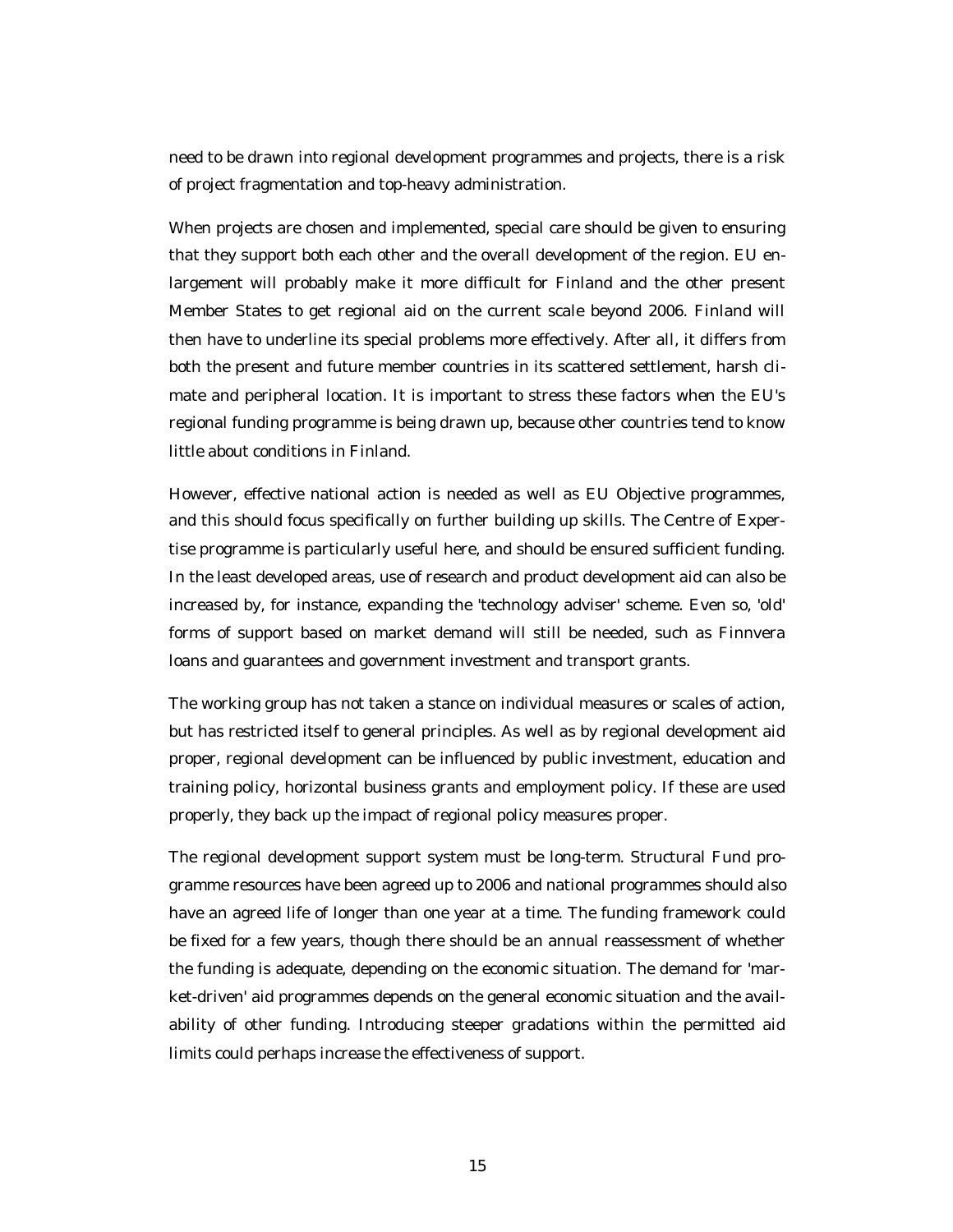The working group also recommends that the possibility of tax subsidies should be investigated, though there are many problems involved. To be at all effective, subsidies would have to be quite considerable, so they could only be targeted at a very limited area or population group. It could be difficult to work out a fair system. The most argued-for approaches relate to reductions in employer contributions for key personnel using regional aid, which is designed to increase competence capital in poorly developed regions, or income tax relief for such employees. Whether such measures would be workable should be investigated.

The regional development aid system must be transparent, simple and consistent. It must also meet the EU requirements for aid areas and competition considerations. Transparency means, for instance, that it must be easy to estimate the effect of aid on costs. Simplicity, in turn, means that applying for and granting support should not involve any complicated administrative processes.

#### **CONCLUSIONS**

- 1. The concentration trend in the regional structure is all part of making the economy more transparent, cohesive and technically advanced. Industrial and economic policies have speeded up Finland's adjustment to the new international environment, and part of the process has been this concentration tendency.
- 2. Though concentration of industry and population has clear benefits in terms of efficiency, it also causes problems. Bottlenecks occur in growth areas, which find reflection in welfare deficiencies and inflationary pressures, while at the same time investments in declining area infrastructures are not fully utilised. Over the long term, it becomes increasingly difficult to keep regional welfare disparities reasonable.
- 3. Fast, stable economic development is a basic precondition if regional development problems are to be alleviated. It is not possible, or justified, to use regional policy measures in attempts to prevent changes in the regional structure caused by economic restructuring. However, regional policy can aim to give regional development a better balance.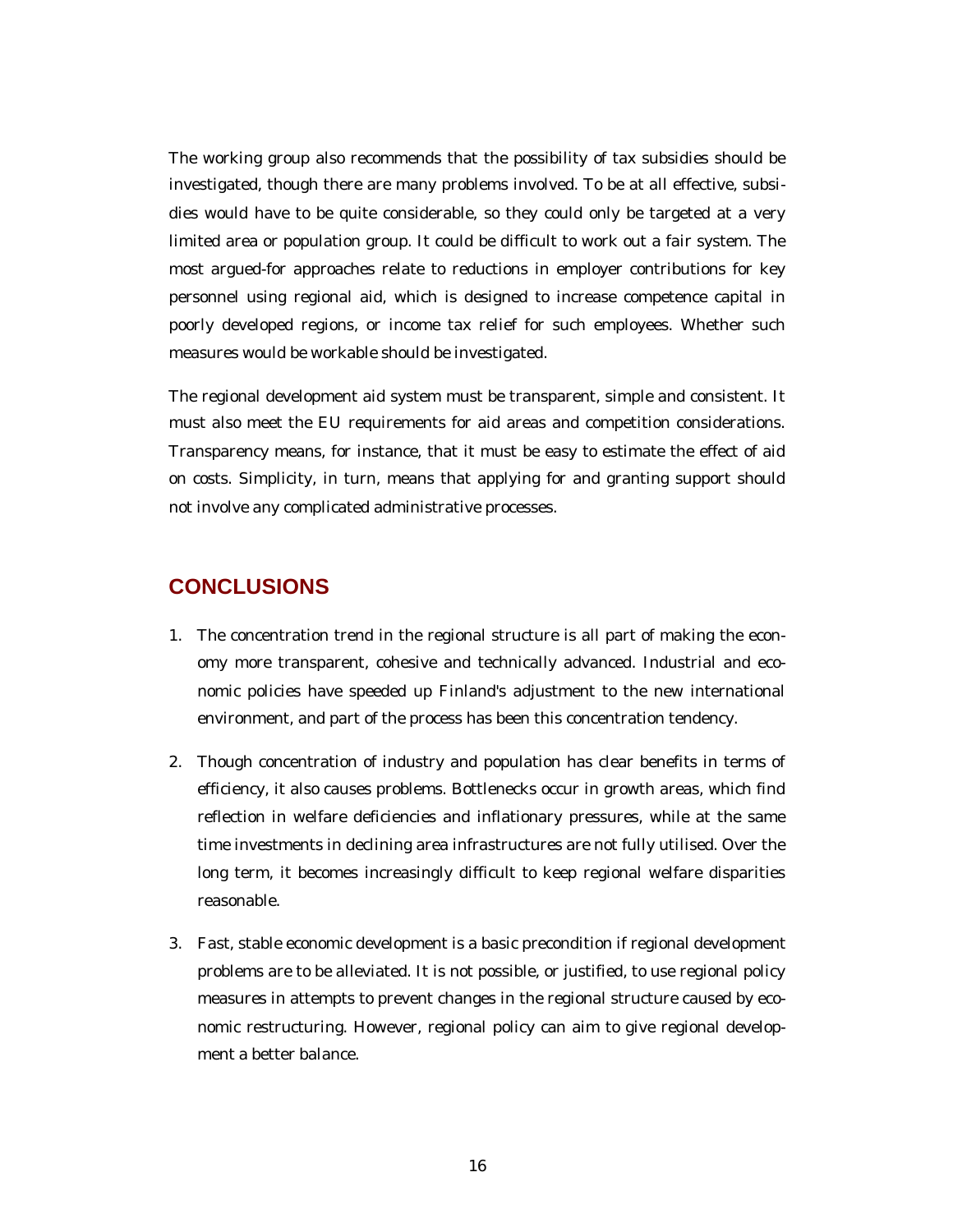- 4. The realistic goal is to strengthen regional growth potential by ensuring that the different parts of the country remain viable even if population figures fall in some places. This means developing a comprehensive growth area network made up of centres of different sizes and types. Of course, other areas should not be prevented from developing; on the contrary, all initiative must be encouraged.
- 5. In Finland, differences in regional welfare and between population groups are small. General welfare policy plays an important role here. In future, too, ensuring the availability of basic services will provide the conditions for keeping welfare differences under control. The plans for developing central government subsidy and tax revenue equalisation systems for the local authorities are also important in terms of regional development. New administrative and logistical solutions will also be needed to guarantee that services are accessible.
- 6. Consolidating skills, e.g. through the Centre of Expertise programme, is an important element in supporting the development of the least successful regions. Particular attention should be paid to ensuring that science universities, polytechnics and vocational institutes get enough funds and that the division of labour between them is sensible.
- 7. In terms of the competitiveness of areas suffering from development problems, good transport and telecommunications systems are essential. This is a government responsibility, though there must be flexibility in the way telecommunications are organised in the interests of efficiency.
- 8. The main tool of regional policy is a regional development programme, backed by regional Structural Fund programmes. The most energetic measures focus on the areas with the worst development problems (Objective 1 areas). The content and resources of these programmes are mostly fixed for the next few years. It is important to implement them efficiently, to monitor them well and to prepare now for follow-up when the present programme period is over.
- 9. The responsibility of regional government for regional development is accentuated when central government measures are integrated into regional programmes. It can be increased by delegating decision-making power from central government to the regional level and by relaxing centralised control of norms and finances.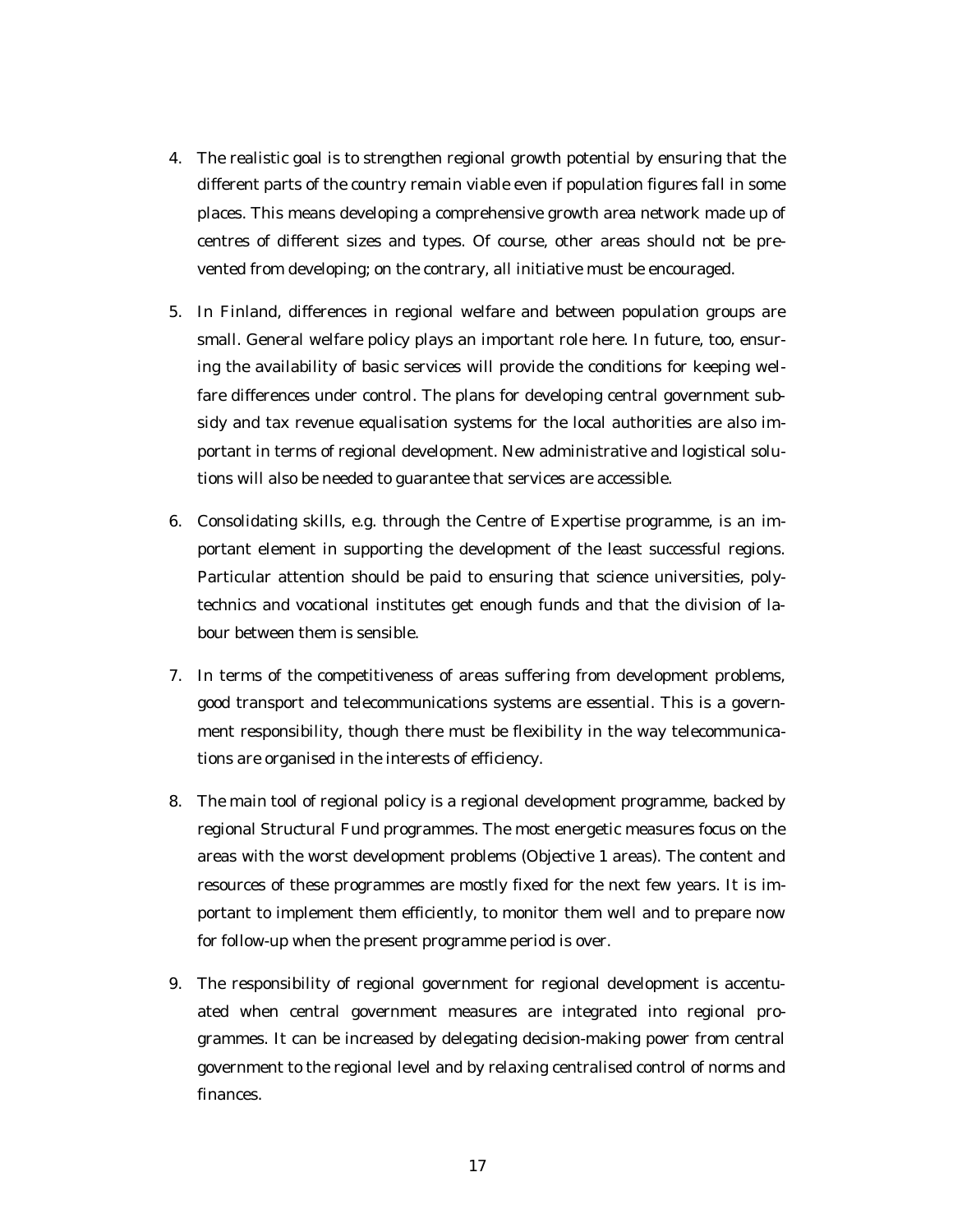- 10. Regional problems occur in areas other than those covered by Structural Fund programmes. In growing centres, the aim must be to maintain the conditions for growth while also preventing in advance the social and other problems typical of big cities. Rural areas, again, have their own problems, particularly the declining service network and distortion of the age structure. Co-ordinated national urban and rural policies are therefore needed.
- 11. Compared with other EU Member States, Finland spends rather little on regional and other industrial subsidies. The only exception is support for R&D. The scale and structure of business aid can in the main be considered justified in terms of both growth policy and the public economy. However, the imbalance in regional development demands a more effective regional policy. Because mere refocusing of present measures is unlikely to have sufficient effect, some additional resources will also be needed. In particular, more effective use of research and development aid should be encouraged in the least developed regions. Ways of using new instruments, especially various tax incentives, should also be investigated.
- 12. A policy of regional development supports economic growth. It helps promote the establishment of new enterprises, raises the employment rate and improves use of the existing capital stock. Development measures should be long-term, consistent and transparent.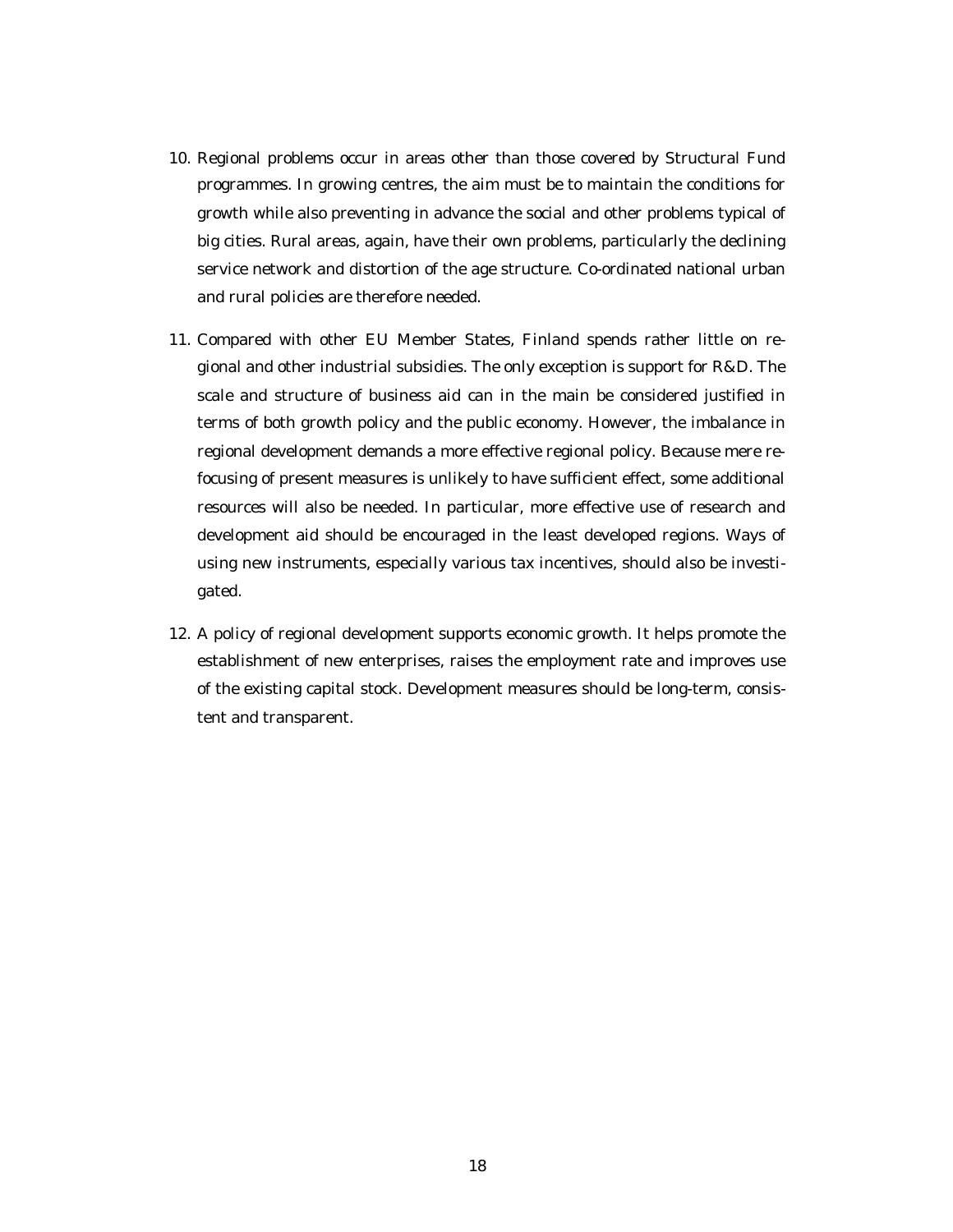### **APPENDIX - OULU'S EFFECT ON NORTHERN FINLAND**

Oulu's economic growth has been rapid since the mid 1990's. It has been powered primarily by the new technology enterprises whose product development and labour supply have gained support from the University of Oulu, the Technical Research Centre of Finland (VTT), the polytechnics and, with the advance of medical technologies, Oulu University Central Hospital.

The City of Oulu has also exerted crucial influence in the creation of a businessfriendly environment. The basic preconditions for Oulu's development were created in 1958, with the opening of the University. An important role was played by the University's Electrical Engineering Department, which concentrated heavily on research into electronics. The VTT Electronics Laboratory set up in Oulu in 1974 has been a key generator of research information and a partnership organisation for businesses exploiting the new research. The establishment of a Science Park in 1982 provided an excellent environment for cooperation between businesses and public institutions. The crucial company for Oulu's development is Nokia, whose research and development on electronics and wireless communications from the 1960's onwards has led to global commercial success.

Oulu's growing attraction is clearly reflected in the migration figures. Up to the early 1990's, Oulu's net migration inflow was only a couple of hundred people a year. By the end of the decade, it was ten times that. In employment terms, the success is the most apparent in the local labour market area. The rest of province has not benefited to the same extent (Figure A1).

Because of its businesses' huge need for labour, Oulu has recently been trying to recruit information technology students for local companies in their very first year. People with skills are recruited very early. Oulu companies' keen recruitment campaigns and high salaries have also led to a shortage of teaching staff at the university and other educational institutes.

Technological training is also given at the various polytechnics in other parts of Northern Finland. Distance teaching by Oulu University is also used. Oulu does not employ all those graduating from the area, though. About half of all polytechnic graduates take jobs locally. However, the smaller towns' chance of getting skilled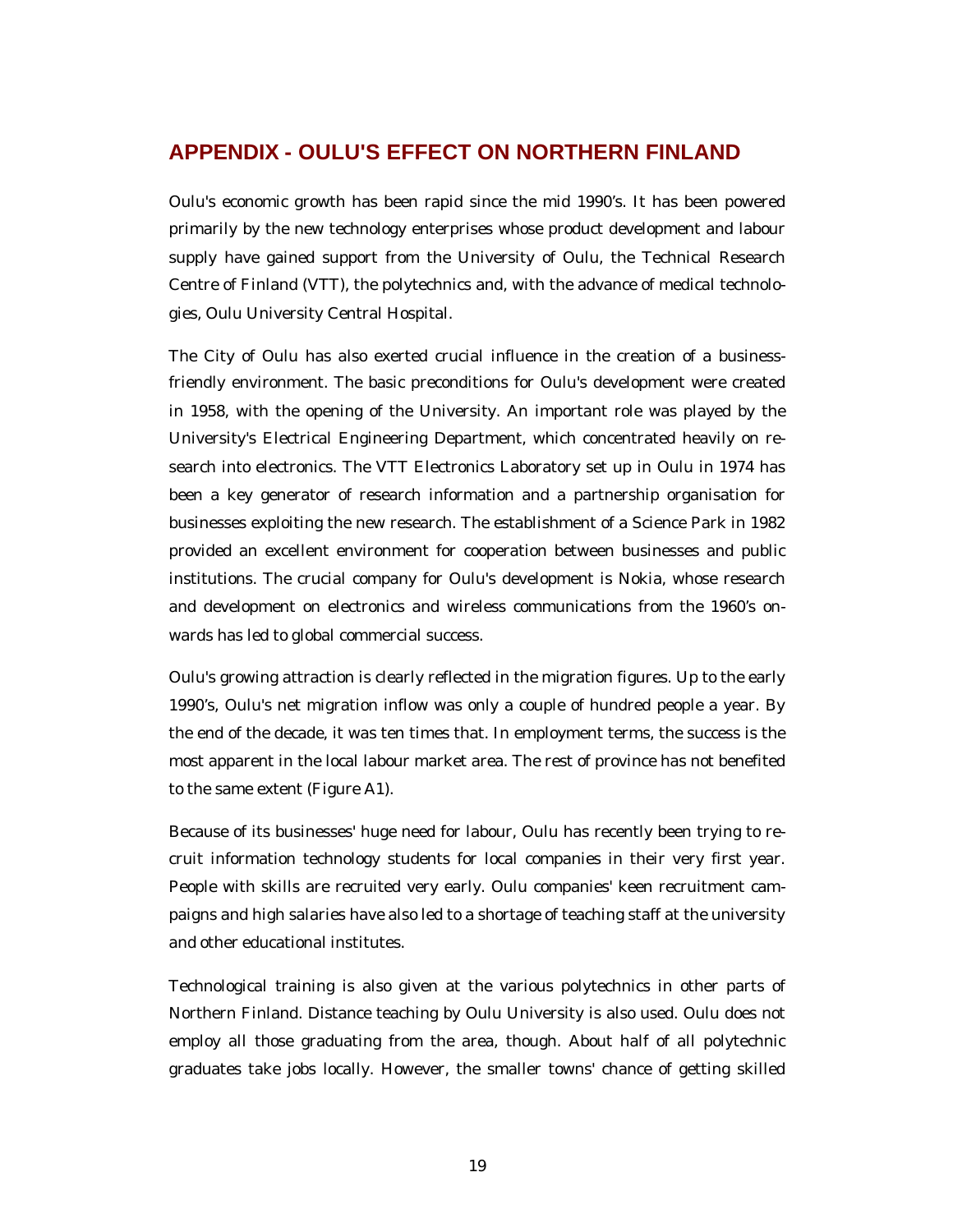people to stay is reduced by the fact that it is often impossible for both spouses to find jobs nearby.



**FIGURE A 1 – EMPLOYMENT IN OULU AND ELSEWHERE, 1987 = 100**

Cooperation between Oulu and its surroundings is not restricted to education and training, though. A number of specialised expertise centres have recently been set up in Northern Finland, and mutual cooperation is being promoted through a project called Multipolis, which covers over 20 technology centres in northern Finland and Sweden. The aim is to encourage debate, co-ordinated specialisation and the identification of barriers to development.

The main strengths of the Multipolis network are that local educational institutions generate local labour, it concentrates on certain areas of expertise, and there is excellent cooperation between government, schools and enterprises. In the case of some centres, funding opportunities are greatly improved by their location in an EU Objective 1 aid area.